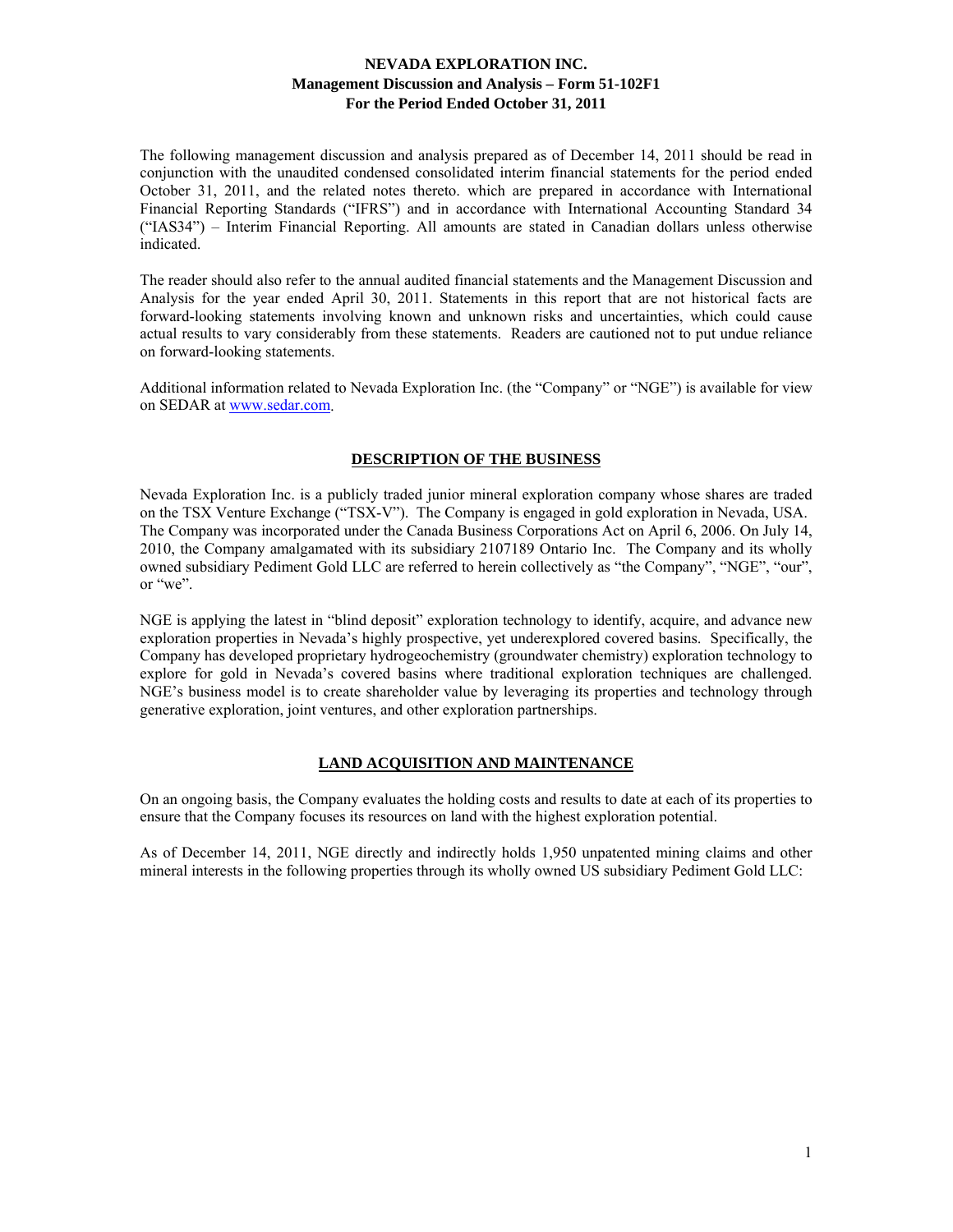| Project                |                                | <b>NGE Claims</b> | OTHER*                       | <b>Total</b> |
|------------------------|--------------------------------|-------------------|------------------------------|--------------|
|                        | Area $(km^2)$<br><b>Claims</b> |                   | Area $(km2)$                 | Area $(km2)$ |
| Fletcher Junction (FJ) | 117                            | 9.6               |                              | 9.6          |
| Hot Pot (HP)           | 6                              | 0.4               | 8.8                          | 9.2          |
| Bull Creek (BU)        | 264                            | 21.9              |                              | 21.9         |
| Awakening (AW)         | 432                            | 35.9              | 1.2                          | 37.1         |
| Sand Pass (SP)         | 145                            | 12.0              | 9.4                          | 21.4         |
| Rye Patch (RP)         | 126                            | 10.0              | 0.8                          | 10.8         |
| Jungo $(JU)$           | 156                            | 13.0              | $\qquad \qquad \blacksquare$ | 13.0         |
| Kelly Creek (KC)       | 581                            | 48.5              | 20.2                         | 68.7         |
| Whiskey Flats (WF)     | 123                            | 9.4               |                              | 9.4          |
| <b>TOTAL</b>           | 1,950                          | 160.7             | 40.4                         | 201.1        |

\*Leased private lands and claims on BLM land leased from third parties.

## **EXPLORATION RISK MANAGEMENT STRATEGY**

NGE manages exploration risk by focusing exploration resources in specific, planned stages on each property. If the results from one stage are positive, then NGE allocates funds to the next stage. If at any stage, results are negative, NGE drops the property from further consideration. NGE's staged exploration strategy assures that properties showing positive results move aggressively through the exploration pipeline.

NGE's exploration stages include:

- − Hydrogeochemistry: NGE first uses its proprietary hydroprobe sampling technology to collect regularized hydrogeochemistry samples across areas already shown to be prospective based on samples collected from existing springs and wells. NGE uses the data to develop a computerized hydrogeochemistry model of each target.
- − Acquisition: NGE acquires the mineral rights covering prospective targets showing large areas of highly anomalous hydrogeochemistry. If a target of exploration interest is on BLM land that is open to location (available), NGE locates mineral claims. If a target lies on private land, NGE completes a title review to determine mineral title ownership, and then endeavours to negotiate an agreement with the owner.
- Soil Geochemistry: NGE completes detailed soil sampling across areas demonstrating prospective hydrogeochemistry to detect the possible vertical migration of gold and trace-elements from the underlying bedrock into the soils above. The use of soil geochemistry allows NGE to confirm the presences of anomalous levels of gold and other trace elements in an additional medium.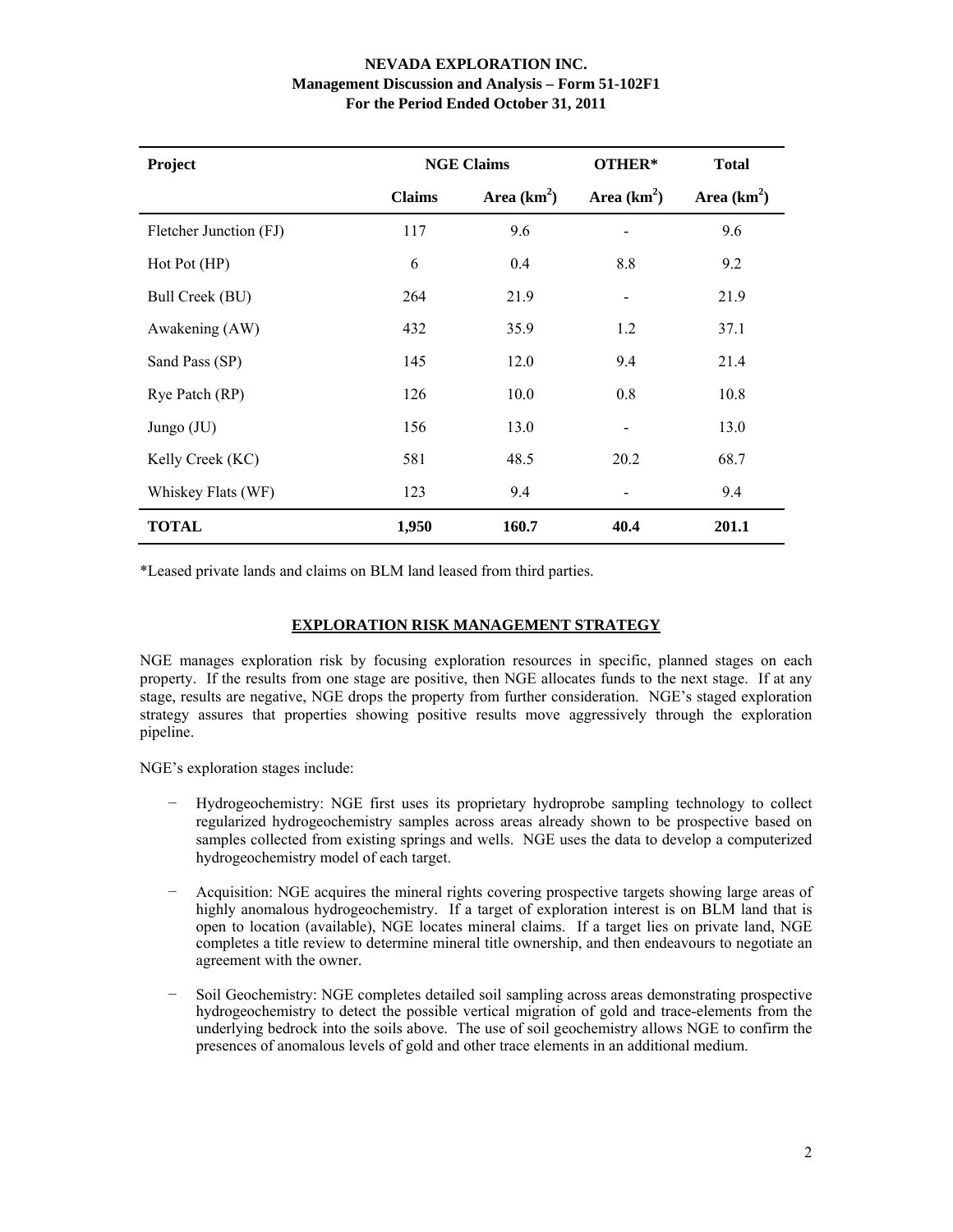- Gravity Geophysics: NGE uses detailed gravity geophysics to provide valuable information about the depth to bedrock across a property. Gravity data can suggest areas of strong changes in the relief or composition of the underlying bedrock, which can be indicative of underlying fault zones and alteration that often control the location of gold mineralization.
- − Air Magnetics: NGE uses detailed air magnetic geophysics to provide information on the locations and types of rocks, fault zones, and hydrothermal alteration that generally accompany large gold deposits.
- Seismic Geophysics: NGE uses seismic geophysics, where appropriate, to identify deep-seated, steeply-dipping fault zones that can be projected into the near surface environment. Major, highangle structures are important since they provide a potential conduit or 'plumbing' system for potential gold-bearing, hydrothermal fluids to access near-surface areas and deposit gold.
- Drilling: where properties successfully pass through the above exploration stages, NGE uses drilling to test for: (1) shallow bedrock  $\ll 1,000$ ft beneath the surface); (2) structures or faults in bedrock that may source potential mineralization; (3) bedrock that has been altered by hydrothermal fluids; (4) anomalous concentrations of gold and associated trace-elements in bedrock; and (5) sufficiently sized target to reasonably contain an economic resource. NGE evaluates drilling results based on these criteria to determine whether or not to continue to maintain each property and commit further exploration expenditures towards them.

### **MINERAL EXPLORATION PROPERTIES**

### *Fletcher Junction (FJ)*

The Fletcher Junction Project is located in Mineral County, Nevada, approximately 30km southwest of Hawthorne, Nevada. The Company has a 100% interest in 117 claims (9.6km<sup>2</sup>) at the Fletcher Junction Project, subject to a 1.25% net smelter return royalty ("NSR") to Royal Gold, Inc.

On December 18, 2008, NGE announced the completion of a Phase I RC drill program at Fletcher Junction, and presented the detailed results that demonstrate how NGE used its hydrogeochemistry exploration technology to discover a new, gold-bearing hydrothermal system in an otherwise blind, covered bedrock setting. Nine wide-spaced drill holes were completed to target depth, and all nine encountered altered bedrock that contained geochemically anomalous gold and gold-associated trace elements, as well as anomalous gold and trace-element hydrogeochemistry. The bedrock, alteration, and the suite of goldassociated trace elements found at Fletcher Junction are similar to those found at the nearby Aurora mining district, noted for historic, high grade underground production.

While significant intervals of potentially ore grade mineralization were not encountered in the Phase I drilling, management believes that the results at Fletcher Junction are substantive in that they demonstrate how NGE has used its unique and proprietary hydrogeochemistry exploration technique to discover a new gold-bearing, hydrothermal system in a covered bedrock setting. The results to date at Fletcher Junction add value to NGE's other projects that were all identified using the same hydrogeochemistry exploration technology, and they establish NGE as a source of quality exploration projects for potential Joint Venture partners.

NGE believes the first phase drill results at Fletcher Junction justify a much larger, Phase II drill program specifically designed to test the vertical fault zones believed to contain ore-grade gold mineralization that source the anomalous gold in groundwater, alluvium, quartz-boulders and bedrock at Fletcher Junction. In preparation for Phase II drilling, NGE is working with the US Forest Service on a new Plan of Operations. During 2009 and early 2010, NGE's biological and archaeological consultants completed the required surveys and have submitted their reports to the US Forest Service. NGE is now awaiting the US Forest Service's comments on the Plan of Operations.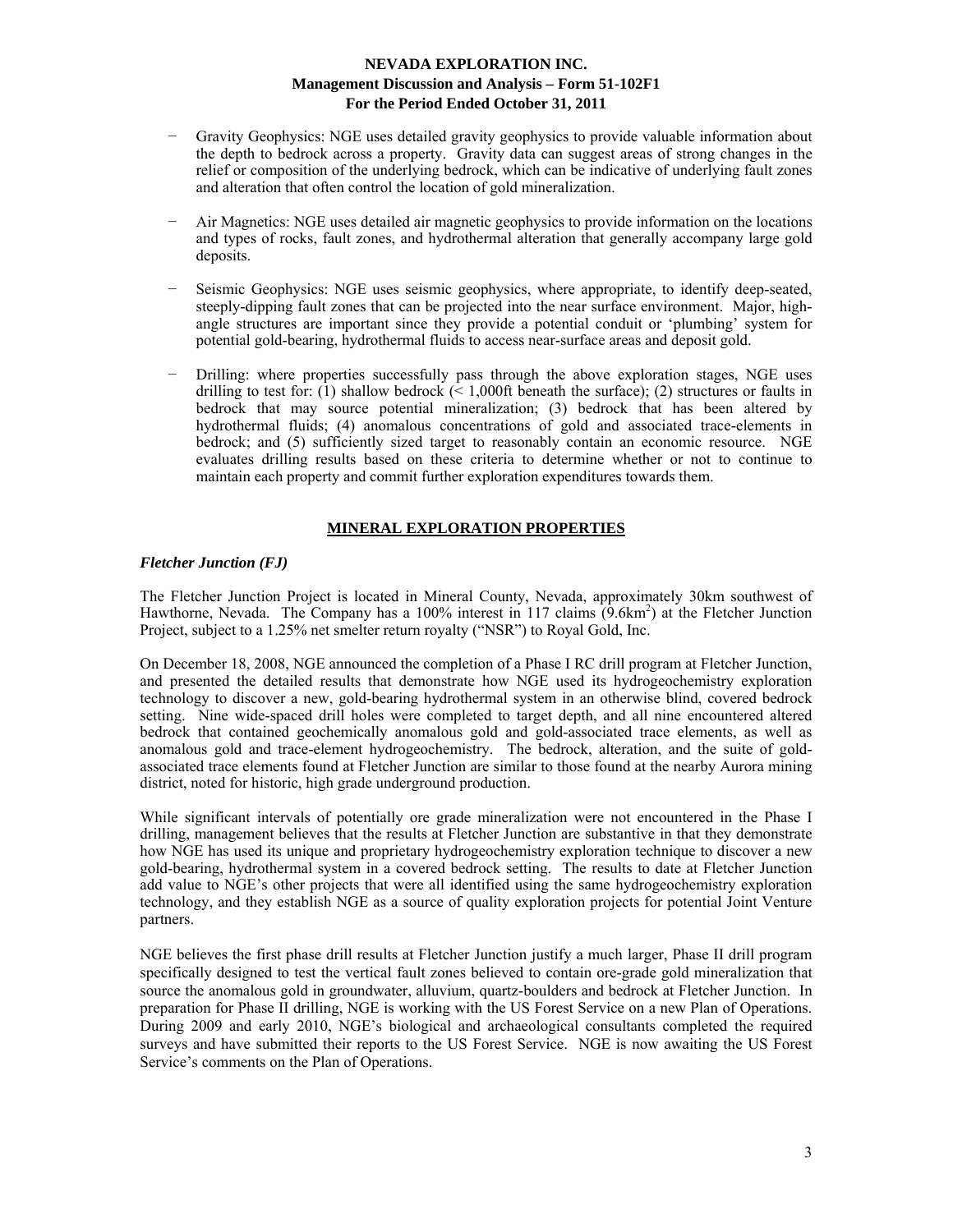On March 31, 2010 NGE completed a 253 page technical report that summarized all work completed on the property, and the Company has began discussions with potential JV partners.

## *Hot Pot (HP)*

In 2004, NGE's regional reconnaissance hydrogeochemistry program identified a prospective exploration target near Hot Pot in Humboldt County, Nevada, approximately 30km northwest of Battle Mountain, Nevada. Regional gravity data suggested that the Hot Pot area is underlain by a bedrock high covered by a thin layer of sand & gravel.

On September 16, 2004, the Company entered into a 10 year Mining Lease Agreement on 8.8km<sup>2</sup> at Hot Pot Project, subject to a 3% NSR to the land owner. The Company also controls 6 claims at Hot Pot (50 hectares). The lands within the Mining Lease Agreement and the 6 claims are subject to a 1.25% NSR to Royal Gold, Inc.

In 2005, nine RC drill holes were completed at Hot Pot to depths ranging from 92m (300ft) to 190m (620ft) for a total of 1,195m (3,900ft). The widely-spaced, shallow holes confirmed bedrock to range in depth from 33m (110ft) to 112m (370ft). The bedrock was hydrothermally altered and contained anomalous gold and trace elements similar to that associated with the Lone Tree gold mine. The drilling also confirmed and enlarged the area of anomalous hydrogeochemistry.

In 2007, NGE used its hydroprobe equipment to complete a detailed hydrogeochemistry survey at Hot Pot on a 400m (1/4 mi) grid. The resulting dataset showed highly anomalous gold and trace elements chemistry and further expanded the area of exploration interest. Additionally, in 2007, NGE completed two seismic geophysical lines, which identified several deep, north-trending, steeply-dipping fault zones.

In 2008, NGE completed a detailed gravity geophysical survey, which successfully mapped the relative depth to the underlying bedrock by measuring the density contrast between 200m sampling points. The gravity survey delineated sharp changes in the slope of the bedrock that coincided with the fault zones identified by seismic geophysics.

In 2008, NGE completed 10 vertical, RC drill holes to test small segments of the steeply-dipping fault zones identified by the 2007 seismic and gravity geophysics. Three vertical holes were spaced 100m (330ft) apart on each of three lines. The holes ranged in depth from 50m (165ft) to 175m (575ft) for a total of 1,085m (3,565ft). The shallow drill holes encountered hydrothermally altered bedrock containing anomalous gold and trace elements. Deeper, angle drill holes designed to cross cut the areas where the steeply-dipping fault zones had been projected were planned, but the drilling contractor was unable to complete the program.

Also in 2008, an energy company, with business interests separate from NGE, started a deep test drill hole on the Hot Pot property. In exchange for NGE's seismic data, NGE was granted access to drill cuttings from the 1,372m (4,500ft) drill hole. Significantly, the deep drill hole encountered hydrothermally-altered, Paleozic Rocks underlying the Hot Pot Project. Hydrothermal alteration includes carbon re-mobilization, local bleaching, clay, de-calcification and secondary pyrite.

Although potentially economic quantities of gold mineralization have not yet been encountered at Hot Pot, drilling to date has been wide-spaced and could have easily missed the type of high-angle fault zones that control significant known gold mineralization elsewhere in the region. The widely-distributed, highly anomalous gold in groundwater together with the large area of hydrothermally-altered and geochemically anomalous bedrock strongly suggests that higher values for gold in bedrock than have been discovered to date may still be located nearby. The next step is more closely-spaced, shallow, vertical drill holes and/or deeper, angle holes targeted to intersect steeply-dipping, potentially ore-bearing fault zones and favourable bedrock units.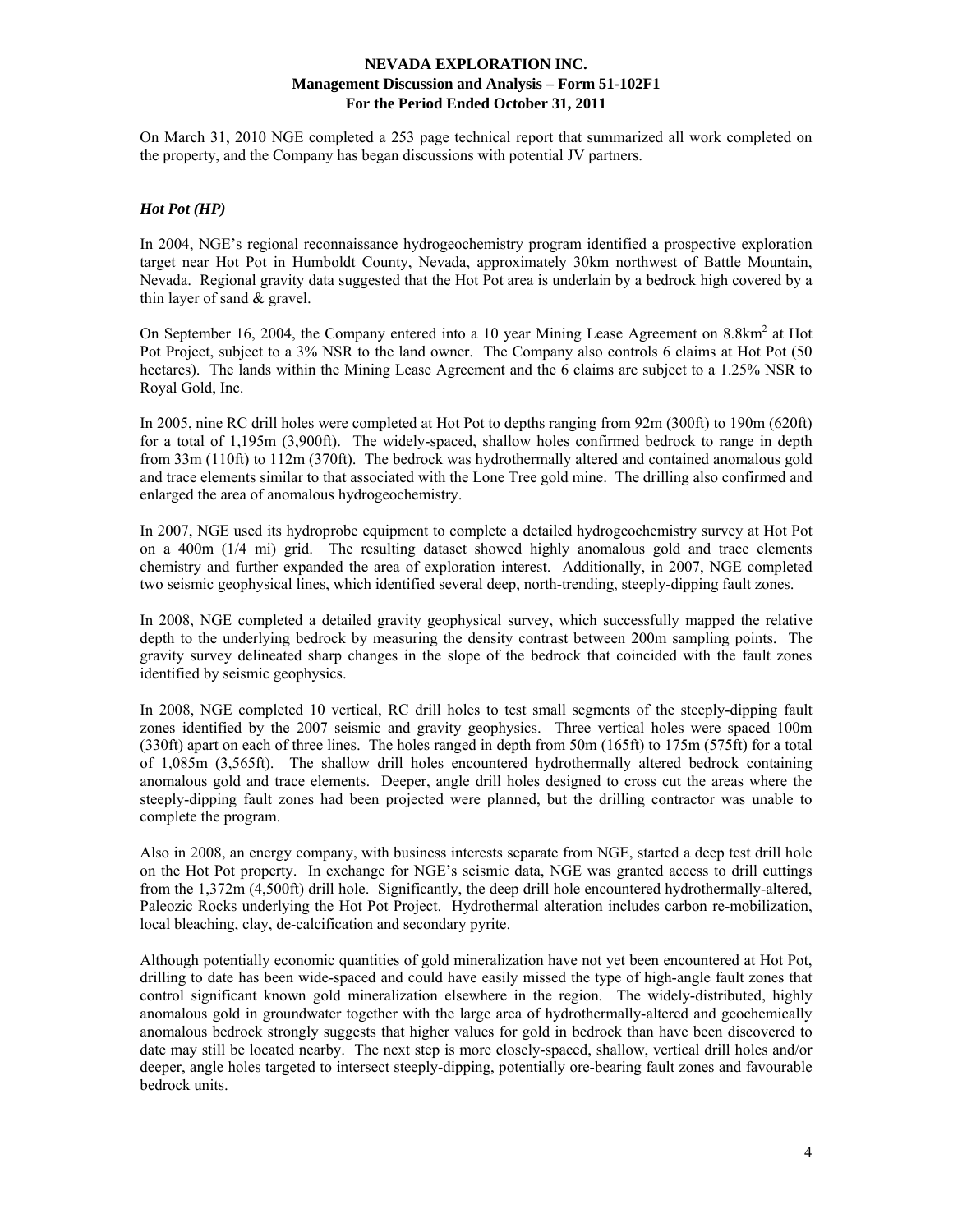On June 4, 2009, the Company entered into an Exploration Agreement with International Enexco Ltd. ("Enexco") whereby Enexco can earn a 51% interest in the Hot Pot Property by drilling 6,000 meters (19,600ft) over three years, with the option to earn an additional 19%, for 70% total, by drilling another 3,000 meters (9,800ft) during the fourth year. On July 2, 2009, NGE announced that Enexco had begun drilling at Hot Pot.

In 2009 and early 2010, Enexco completed an 11 hole, 3,462 metre (11,360 ft) core drilling program at Hot Pot to collect stratigraphic information and test for mineralized structures beneath the alluvial cover. Enexco's drilling successfully encountered weak, but widespread anomalous gold values in all 11 holes. Importantly, the results showed that the anomalous gold values at Hot Pot are associated with increased copper values, an association that is related to ore-grade gold mineralization within the Marigold mine complex 9 km (6 miles) to the south-southwest. In addition, the results included anomalous silver concentrations, including one 4.57 metre (15 ft) interval averaging 15.5 gpt silver, as well as several other trace element distribution patterns indicative of a large hydrothermal system. Enexco engaged Doug McGibbon, an economic geologist with over 25 years of exploration experience in the Battle Mountain area and responsible for major discoveries at the Marigold and Pinson mines, to review the drilling results and the exploration data, and to put the Hot Pot property into regional context (taken from January 25, 2010, Enexco news release):

"Mr. McGibbon's study has confirmed that the hydrothermally altered and mineralized lithologies at Hot Pot are similar if not stratigraphically equivalent to those hosting orebodies at the Marigold mine. Although gold values only ranged up to 66 parts per billion, the mineralized zones encountered were up to 149 metres in length beneath overburden cover that was between 40 to 152 metres in all but two of the holes, with the spacing between holes still leaving sufficient room to host a significant gold deposit. Drilling also identified zones of oxidation to depths of 300 metres, significant intervals of brecciated material indicative of several major fault zones and an apparent horst block with similarities to the geologic setting at the Lone Tree mine. Structural analysis is currently under way, and additional geochemical and geophysical work are being considered to focus further drilling."

On August 16, 2011, NGE reported that Enexco has withdrawn from the Exploration Agreement at Hot Pot, and that as a result, Enexco retains no interest in the project.

### *Bull Creek (BU)*

The Bull Creek Project is located in Humboldt County, Nevada, approximately 60km west-northwest of Winnemucca, Nevada. The Company has a 100% interest in 264 claims (21.9km<sup>2</sup>) at Bull Creek.

In 2008, NGE completed a detailed groundwater survey at Bull Creek to delineate the project's anomalous hydrogeochemistry, and then completed a detailed soil sampling program to both verify and model the surface geochemistry above the target. Later in 2008, to further develop the project's exploration model, NGE completed detailed gravity and airborne magnetic geophysical surveys to better understand the different rock types and possible fault zones concealed beneath the large expanse of sand and gravel covering the target. Also in 2008, as a final input to the Bull Creek exploration model, NGE completed seismic geophysics to test for deep-seated fault zones. NGE combined these data sets to develop the conceptual targets for Phase I drill testing.

In 2008, NGE completed a Phase I drilling program at Bull Creek specifically to test the concept that an undiscovered, potentially gold-bearing hydrothermal system is responsible for the anomalous gold and trace-elements discovered in the groundwater. NGE completed 18 RC drill holes at Bull Creek. The holes were spaced 0.4km (0.25mi) to 1.6km (1.0mi) apart across the  $41 \text{km}^2$  property, and the holes ranged in depth from 100m (300ft) to 300m (1,000ft). The drilling defined shallow bedrock along the eastern margin of the property, ranging in depth from 15m (50ft) to 100m (300ft).

On February 23, 2009, NGE announced completion of data reduction for its Phase I drill program at Bull Creek. The results showed several >200m (>650ft) intervals of hydrothermally altered and geochemically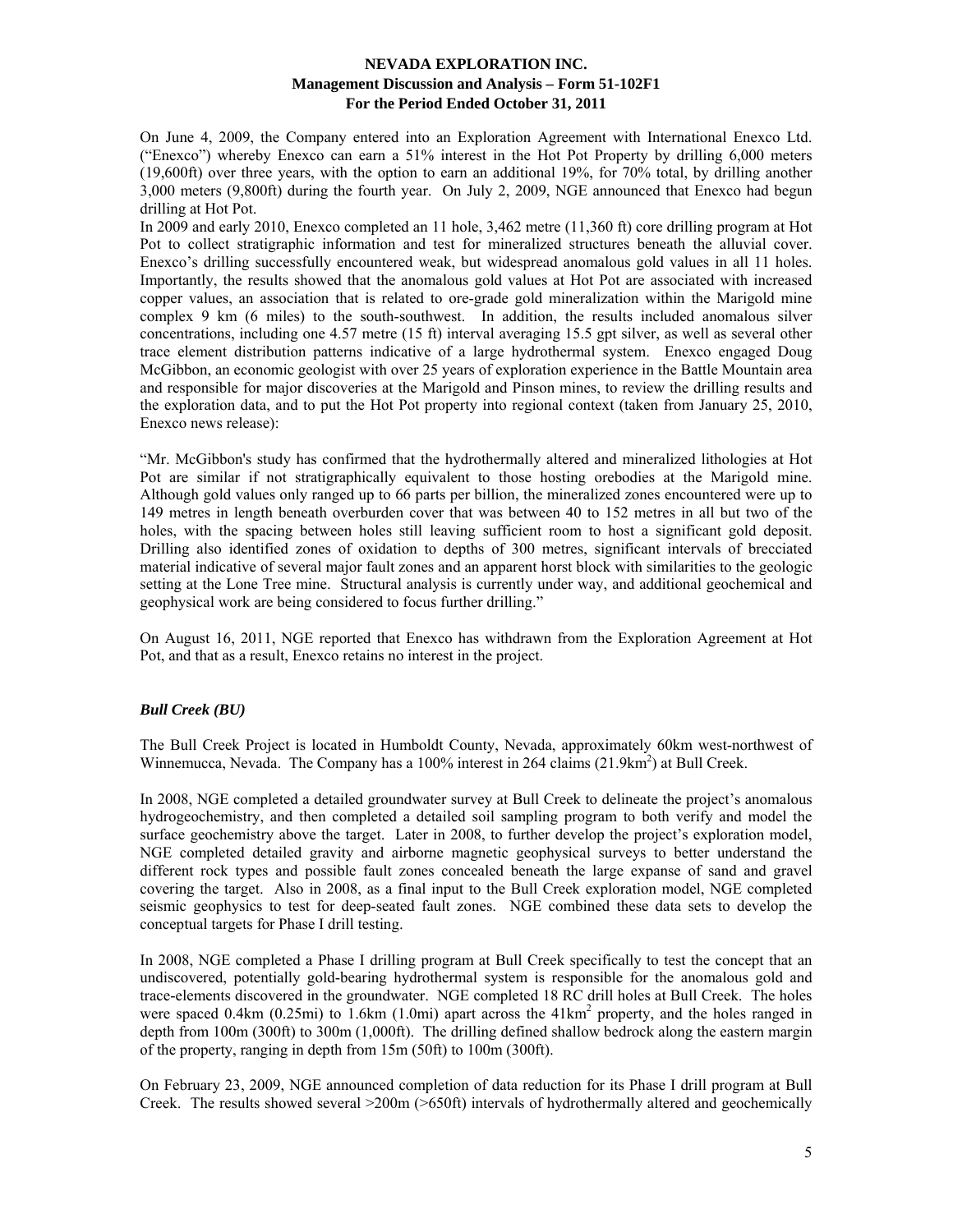anomalous volcanic rock. The increase in alteration intensity and trace-elements geochemistry seen in the wide-spaced drill holes moving from west to east across the eastern half of the property suggests NGE has discovered the edge of a significant new hydrothermal system of exploration significance. NGE believes additional drilling is warranted farther to the east, and this conclusion is also supported by the structural interpretation of the gravity and air magnetic geophysics. In 2009, NGE increased its claim position towards the east to cover the developing target.

The initial identification of anomalous hydrogeochemistry at Bull Creek has resulted in a successful concept test: the discovery of a large area of hydrothermally-altered, shallow bedrock containing geochemically anomalous gold and gold-associated trace elements. These features of exploration significance are similar to those found at the nearby Sleeper Mine, which produced 1.7M ozs of gold and 1.9M ozs of silver from 1986 to 1996. These results further demonstrate how hydrogeochemistry can efficiently and effectively reduce large, sand and gravel covered valley basins to discrete, highly prospective exploration targets deserving of more focused and intense exploration expenditures.

On June 30, 2010 NGE completed a 438 page technical report summarizing all work completed on the property. NGE believes that additional drilling is warranted at Bull Creek and has begun discussions with potential JV partners.

## *Awakening (AW)*

The Awakening Project is located in Humboldt County, Nevada, approximately 50km north-northwest of Winnemucca, Nevada, and directly north of the Sleeper Gold Mine. The Company has a 100% interest in 432 claims (35.9km<sup>2</sup>) at Awakening. On July 1, 2008, the Company entered into a Mining Lease agreement with DIR Exploration Inc. on 15 claims  $(1.2 \text{km}^2)$  that are subject to a 3% NSR.

The Awakening gold property is largely covered by syn- to post-mineral volcanic units and post-mineral alluvium and as a result, has seen little historic exploration activity. Projections of favourable lithology, structure, and alteration at regional, district and property scales suggest that potentially important goldsilver mineralization may be located within economic depths beneath the cover at Awakening.

In 2007 and 2008, NGE completed a detailed hydrogeochemistry program at Awakening. The groundwater samples contained high levels of gold and other trace elements in concentrations similar to those found at the adjacent Sleeper mine. During April and June, 2008, the Company's field crews completed soil sampling programs across the property and successfully confirmed the presence of anomalous gold and gold-related trace elements.

Also in 2008, NGE acquired approximately  $85 \text{km}^2$  (33mi<sup>2</sup>) of high quality gravity geophysics data and approximately 173  $\text{km}^2$  (67 m<sup>2</sup>) of air magnetic data. The gravity geophysical survey was collected to delineate depth to metasedimentary and granitic bedrock, potential thickness of preserved rhyolitic volcanic rocks, and the location and orientation of prominent lithologic offsets that might be indicative of major fault zones. The detailed air magnetic survey was completed to be used in conjunction with the gravity data to define magnetically anomalous volcanic lithologies and zones of hydrothermal and/or structural magnetite destruction that might be indicative of major fault zones and possible hydrothermal alteration.

The results of the geochemistry and geophysical programs combined to improve NGE's exploration model and demonstrated that Awakening is a compelling target. In 2008, NGE commenced a Phase I RC drilling program at the Awakening property but drilling was suspended due to drilling difficulties.

During 2009, NGE completed detailed geologic mapping at a scale of 1:10,000 in the northern-most Slumbering Hills along the eastern edge of Awakening.

In March, 2010, the Company completed a 258 page technical report summarizing all work completed on the property and began discussions with potential JV partners.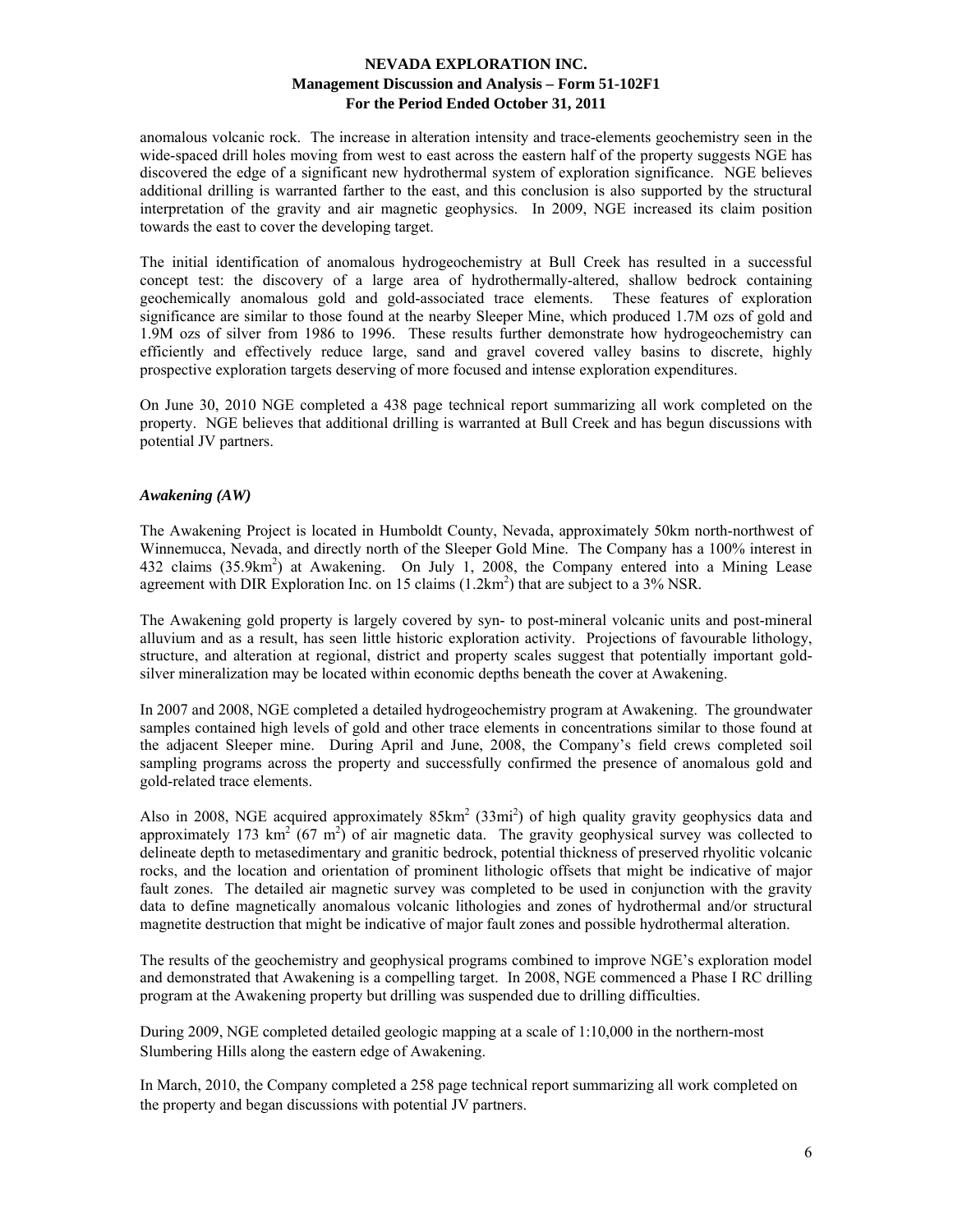On June 7, 2010, Northgate Minerals Corp. ("Northgate") (TSX: NGX, NYSE Amex: NXG) and NGE announced the completion and execution of an Exploration and Option to Enter Joint Venture Agreement ("Agreement") on NGE's Awakening Gold Project ("Property"), in Humboldt County, Nevada. The Agreement grants Northgate the option to earn an initial 51% interest in the Property by spending USD\$4,100,000 in exploration and making additional cash payments totaling USD\$436,000 over five years. Northgate's exploration commitment in the first year is USD\$500,000. If Northgate completes the initial 51% earn-in, it may then earn an additional 14%, for a total of 65%, by completing a feasibility report on the Property.

On October 4, 2010, NGE announced a new Phase I drilling program on the Shine Claims within the Awakening Project, north of the Sleeper Gold Mine in Humboldt County, Nevada. NGE has a mining lease and option to purchase agreement on the 15 Shine Claims from DIR Exploration, Inc. The Shine Claims lie within NGE's larger Awakening Project, the rest of which is currently being advanced by Northgate Minerals Corp. under an exploration and option to joint venture agreement. To date, NGE has completed project scale geological mapping, hydrogeochemistry, soil geochemistry, gravity geophysics, and air magnetic geophysics on the entire Awakening project. The combined dataset has delineated several compelling covered pediment targets on the Shine Claims. The goal of the drilling program is to test for hydrothermally altered and geochemically anomalous bedrock similar to that associated with the mineralization at the adjacent Sleeper Gold Mine. NGE has completed the drilling program and is now analyzing the results.

On June 23, 2011, NGE announced that Northgate Minerals Corporation has mobilized a diamond drill rig to the Awakening Gold Project to begin its 2011 drilling program. Northgate expects that the 2011 drill program will include 3,000 metres of diamond drilling. NGE understands that Northgate has now finished their 2011 drill program and is now awaiting the final results.

### *Sand Pass (SP)*

The Sand Pass Project is located in Humboldt County, Nevada, approximately 10km north of Winnemucca, Nevada. The Company has a 100% interest in 145 claims (12.0km<sup>2</sup>) at Sand Pass, and on July 10, 2008, the Company entered into a Mining Lease agreement for another 9.4km<sup>2</sup> with multiple parties, subject to a 2% NSR payable to the private landholders.

Similar to NGE's other properties, Sand Pass is covered by syn- to post-mineral volcanic units and postmineral alluvium, and as a result, the area has seen very limited historic exploration activity. Based on the projections of favourable lithology, structure and alteration present at the regional, district and property scales, NGE believes the project has the potential to contain gold-silver mineralization within economic depths beneath the cover.

During 2007 and 2008, NGE completed both hydrogeochemistry and soil geochemistry sampling programs across Sand Pass and identified geochemical indications of potential gold mineralization. Following up on the successful geochemistry programs, in 2008, NGE completed detailed, district-scale gravity and air magnetic geophysical surveys also with positive results. NGE is now preparing a detailed technical report summarizing all work completed on the property. NGE will begin discussions with potential JV partners upon the completion of the technical report.

### *Winnemucca Mountain (WM)*

The Winnemucca Mountain Project is located in Humboldt County, Nevada, approximately 5 km west of Winnemucca, Nevada. While the results to date at the Project have been encouraging, the Company has decided to focus its resources on its other projects. During the year ended April 30, 2011, the Company abandoned its Winnemucca Mountain Project claims, resulting in a charge to operations of \$138,245.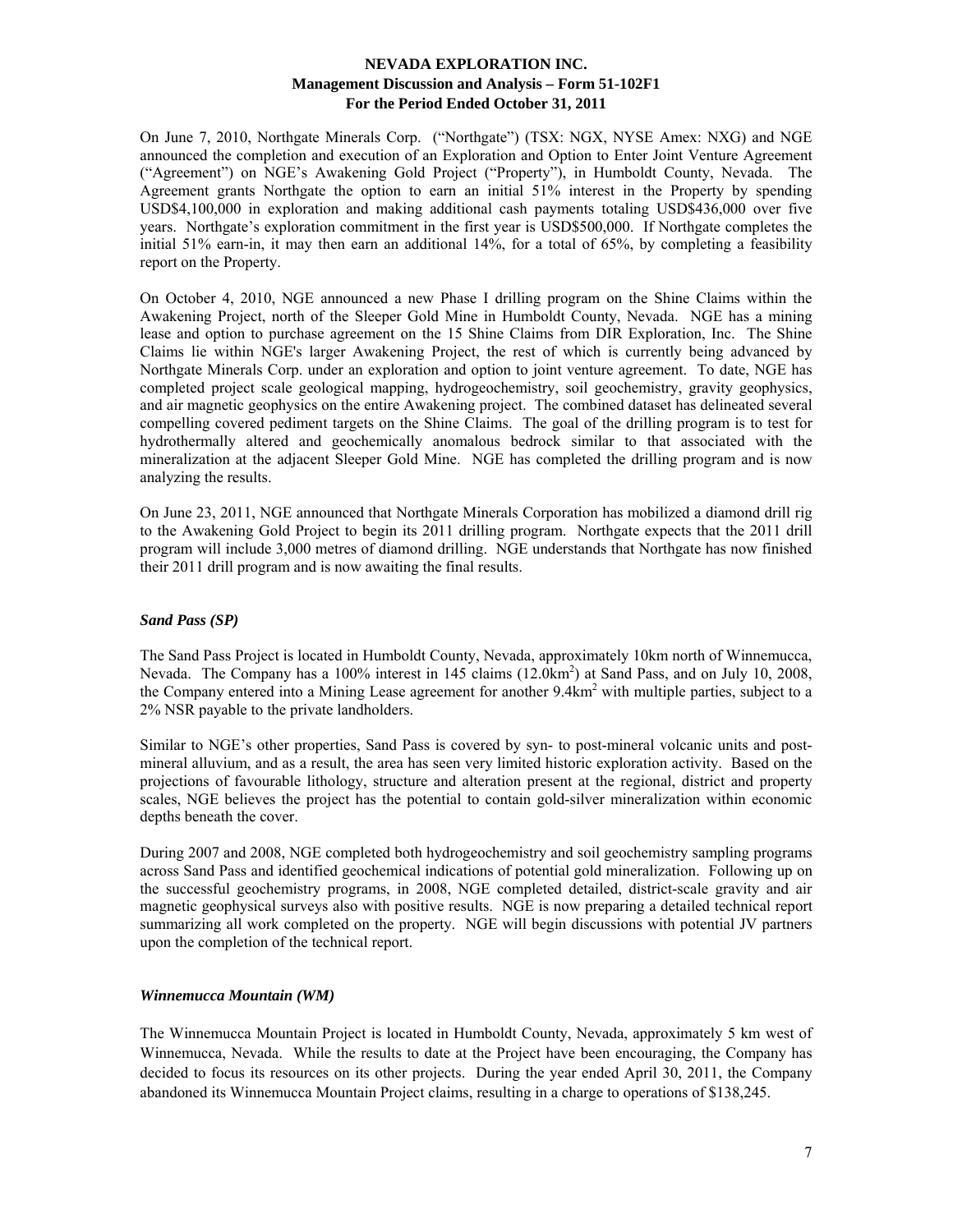### *Rye Patch (RP)*

The Rye Patch Project is located in Pershing County, Nevada, approximately 30km northeast of Lovelock, Nevada. The Company has a 100% interest in 126 claims (10.0km<sup>2</sup>) at Rye Patch. On May 22, 2008, the Company entered into a Mining Lease Agreement on another 65 hectares with a private party, subject to a 2.0% NSR; and on July 21, 2008, the Company entered into a Mining Lease Agreement on an additional 16 hectares from another private party, also subject to a 2.0% NSR payable to a private landholder.

While the Rye Patch gold property is along the same West Humbolt Range structural trend responsible for both past and present producing gold mines, NGE's property has seen no historic exploration activity because it is largely covered by syn- to post-mineral volcanic units and post-mineral alluvium. NGE's projections of favorable lithology, structure and alteration at the regional, district and property scales suggest that potentially important gold-silver mineralization may be located within economic depths beneath the cover at Rye Patch.

In 2007, NGE collected and analyzed groundwater samples across the project area and identified hydrogeochemical patterns that provided direct indications of potential gold mineralization. In 2008, NGE collected soil samples that confirmed the presence of anomalous concentrations of gold and gold-related trace elements in soils. In 2008, NGE completed a detailed, district-scale air magnetic geophysical survey, and in 2010, NGE completed a detailed gravity survey as well. NGE has systematically advanced the Rye Patch target through its staged exploration program and the combined datasets have delineated several compelling drill targets. NGE is presently preparing a detailed technical report summarizing all work completed on the property. NGE will begin discussions with potential JV partners upon the completion of the technical report.

### *Jungo (JU)*

The Jungo Project is located in both Humboldt and Pershing Counties, Nevada, approximately 60km west of Winnemucca, Nevada. The Company has a 100% interest in 156 claims (13.0km<sup>2</sup>) at Jungo. The Jungo property is largely covered by syn- to post-mineral volcanic units and post-mineral alluvium and has seen no historic exploration activity. NGE identified the Jungo target as part of its ongoing reconnaissance hydrogeochemistry sampling program. NGE has completed additional hydrogeochemistry sampling and examined the regional, district, and property scale lithology, structure and alteration, and NGE believes the results suggest favorable geology beneath the property and the potential for mineralization within economic depths.

In 2008, NGE completed detailed, district-scale gravity and air magnetic geophysical surveys. In May, 2010, NGE mapped the geology of bedrock exposures along the range front. NGE believes that the Jungo Project is deserved of Phase I drilling and has begun discussions with potential JV partners.

### *Dunphy (DU)*

The Dunphy Project is located in Eureka County, Nevada, approximately 40 km east of Battle Mountain, Nevada. While the results to date at the Project have been encouraging, the Company has decided to focus its resources on its other projects. During the year ended April 30, 2011, the Company abandoned its Dunphy Project claims, resulting in a charge to operations of \$95,254.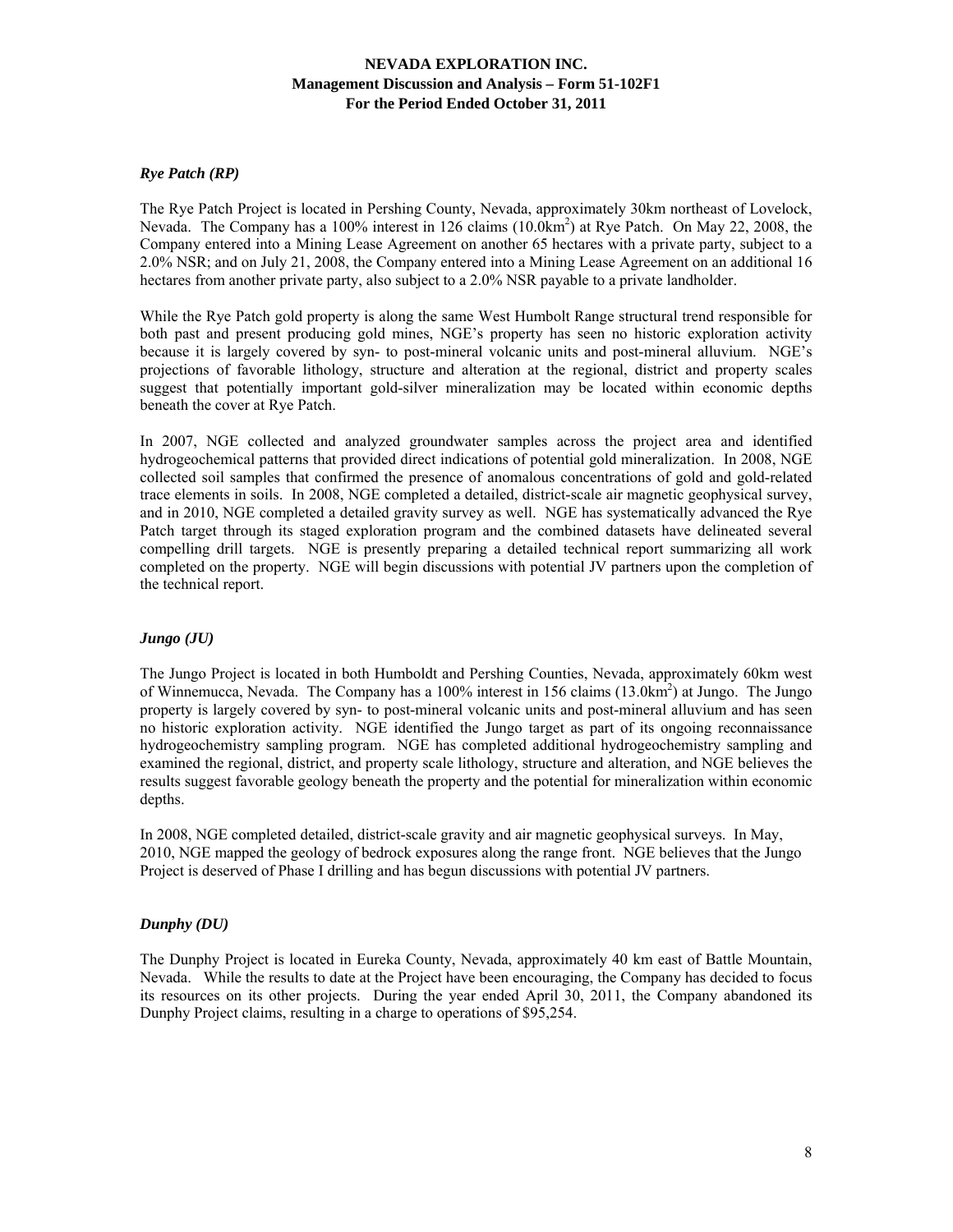## *Kelly Creek (KC)*

The Kelly Creek Project is located in Humboldt County, Nevada, approximately 40km north-northwest of Battle Mountain, Nevada. The Company has a 100% interest in 581 claims (48.5km<sup>2</sup>) at Kelly Creek. On October 13, 2009, the Company entered into a Mining Lease and Option to Purchase Agreement with Genesis Gold Corporation ("Genesis") to acquire a 100% interest of Genesis's Hot Pot Claims, which consist of 254 unpatented mineral claims  $(20.2 \text{km}^2)$ . Under the Agreement, the Company is the Operator and has the option to purchase 100% of the Genesis claims for USD\$1,500,000, subject to a 1.5% Net Smelter Return Royalty ("Royalty"). The Company also has the option to purchase one half of the royalty (0.75%) for USD\$750,000.

The Kelly Creek project area is located in the prolific Kelly Creek Basin, between multi-million ounce gold deposits on the north (Twin Creeks, Getchell, Turquoise Ridge and Pinson) and south (Lone Tree, Marigold, Converse, Trenton Canyon and Copper Canyon). With the addition of Genesis's Hot Pot claims, NGE is now one of the largest property holders in the Kelly Creek Basin, along with Newmont Mining Corporation, which controls the majority of the alternating sections. However, despite its close proximity to world class gold deposits, the Kelly Creek project area has seen very limited historic exploration activity because the Basin's bedrock is largely covered by syn- to post-mineral volcanic units and post-mineral alluvium.

During 2007 and 2008, NGE completed a large scale reconnaissance hydrogeochemistry sampling program across the Kelly Creek Basin and successfully delineated a significant area of anomalous hydrogeochemistry similar to that surrounding the adjacent gold mines. A detailed district-scale gravity geophysical survey was completed in 2010 with positive results confirming the presence of shallow bedrock over the large area.

NGE believes the hydrogeochemistry and gravity geophysics collected to date, as well as the favorable regional, district and property scale lithology, structure and alteration, indicate a strong potential for covered gold mineralization beneath the Kelly Creek project area. NGE expects the next phases of work at Kelly Creek to include detailed air magnetic geophysics, additional groundwater sampling, and seismic geophysics.

### *Whiskey Flats (WF)*

The Whiskey Flats Project is located in Mineral County, Nevada, approximately 20km south of Hawthorne, Nevada. The Company has a 100% interest in 123 claims (9.4km<sup>2</sup>) at Whiskey Flats.

The Whiskey Flat property is largely covered by syn- to post-mineral volcanic units and post-mineral alluvium and has seen no historic exploration activity. Projections of favorable lithology, structure and alteration at regional, district and property scales suggest that potentially important gold-silver mineralization may be located within economic depths beneath the cover. In 2008, NGE completed a preliminary hydrogeochemistry sampling program across the property and the results show anomalous concentrations of gold and other trace elements, which NGE considers to be a good indication of potential covered gold mineralization. In 2009, NGE completed a detailed, district-scale air magnetic geophysical survey, and in 2011, NGE completed a detailed gravity survey as well.

### *Summary of Project Work Completed to Date*

To date, NGE has completed: detailed hydrogeochemistry sampling on all nine (9) properties; detailed soil chemistry on five (5) properties; detailed air magnetic geophysics on six (6) properties; detailed gravity geophysics on eight (8) properties; and Phase I drilling on three (3) properties. The Company's management believes the results to date at each of the properties are encouraging and justify additional exploration expenditures. The table below summarizes the completion dates for the referenced work.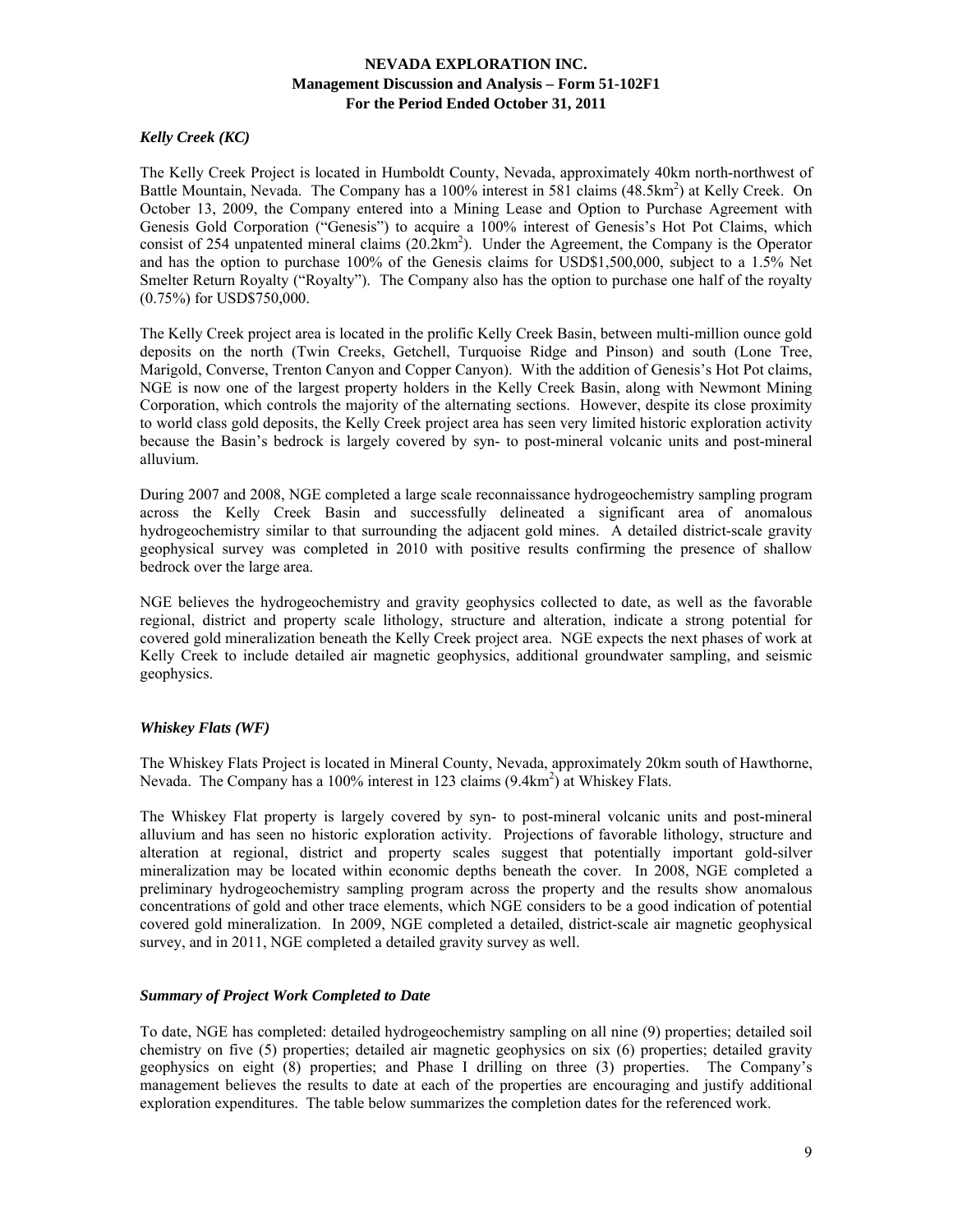| <b>PROPERTY</b>   | Water<br><b>Chemistry</b> | Soil<br><b>Chemistry</b> | Air<br><b>Magnetics</b> | Gravity | <b>Phase I</b><br><b>Drilling</b> |
|-------------------|---------------------------|--------------------------|-------------------------|---------|-----------------------------------|
| Fletcher Junction | 2005                      |                          |                         |         | 2008                              |
| Hot Pot           | 2007                      | 2007                     |                         | 2008    | 2008                              |
| <b>Bull Creek</b> | 2008                      | 2008                     | 2008                    | 2008    | 2008                              |
| Awakening         | 2008                      | 2008                     | 2008                    | 2008    |                                   |
| Sand Pass         | 2007                      | 2008                     | 2008                    | 2008    |                                   |
| Rye Patch         | 2007                      | 2008                     | 2008                    | 2010    |                                   |
| Jungo             | 2008                      |                          | 2008                    | 2008    |                                   |
| Kelly Creek       | 2007                      |                          |                         | 2010    |                                   |
| Whiskey Flats     | 2008                      |                          | 2009                    | 2011    |                                   |
| <b>TOTAL</b>      | 9                         | 5                        | 6                       | 8       | 3                                 |

For a summary of NGE's property expenditures to date, please refer to Note 8 in the associated financial statements.

### **OTHER EXPLORATION PARTNERSHIPS**

In addition to advancing its own projects, NGE is using its hydrogeochemistry expertise and equipment to work with other companies on other projects. These exploration partnerships allow NGE to leverage its significant investment in its hydrogeochemistry program to expose NGE's shareholders to the upside of more projects, as well as to provide NGE revenue to offset its operating expenses.

### *US Gold Corp.*

On June 6, 2011, NGE announced that US Gold Corporation ("US Gold") (NYSE: UXG) (TSX: UXG) has engaged NGE to conduct a hydrogeochemistry exploration program on US Gold's large land position surrounding its Gold Bar and Tonkin Properties in Nevada ("Project Area").

US Gold's Gold Bar and Tonkin Properties are located on the south-central part of the prolific Eureka-Battle Mountain gold trend in north-central Nevada. US Gold's land position is located approximately 16 km (10 miles) SE of Barrick's Cortez gold mine complex (14.5 MMOz as of December 31, 2010) and approximately 35 km (22 miles) NW of Barrick's Ruby Hill gold mine (1.1 MMOz as of December 31,  $2010$ ). The Project Area totals approximately 430 km<sup>2</sup> (165 mi<sup>2</sup>) and contains considerable areas of highly prospective but covered bedrock. US Gold has chosen to work with NGE specifically because of NGE's expertise in exploring for gold mineralization in covered bedrock settings using its industry leading hydrogeochemistry exploration technology.

Under the agreement, NGE will complete a groundwater sampling and analysis program across the Project Area to identify new exploration targets, and in return, US Gold will pay NGE agreed upon rates for its services, as well as grant to NGE a 0.5 to 1.0% Net Smelter Return Royalty on resources within the Project Area that are not already contained in NI 43-101 compliant resource areas referred to in reports published prior to the date of the agreement.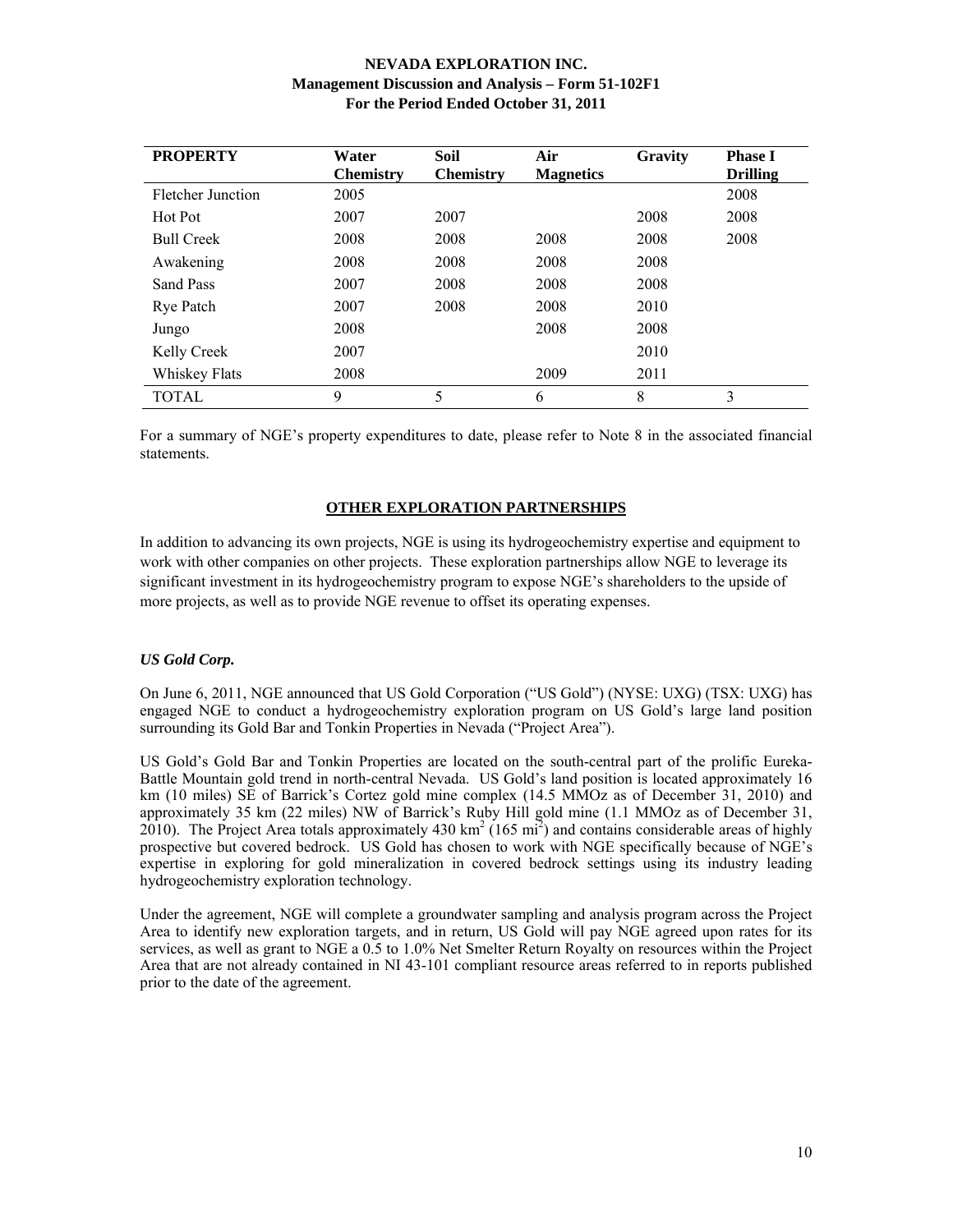### **RESULTS OF OPERATIONS**

#### *Revenue*

NGE generated \$211,298 (2011 - \$54,970) of revenue in the period ended October 31, 2011, from project management and consulting activities. The Company continues to expend its resources searching for and advancing properties that may contain economic resources that would allow the Company to option or sell its interests, or to set up profitable mining operations.

### *Operating Expenses*

During the period ended October 31, 2011, NGE's net losses were \$468,161 compared to \$606,104 for the period ended October 31, 2010. The decrease in losses was due to increased revenues and decreased mineral property write-off charges.

Office expenses during the period ended October 31, 2011, were \$40,224, compared to \$15,264 for the period ended October 31, 2010. The difference mainly due to a write-off of old accounts payables in prior the period ended October 31, 2010.

Professional fees, consulting, and investor relations costs during the period ended October 31, 2011, were \$135,381, compared to \$119,522 for the period ended October 31, 2010. The increase is due to additional professional fees for IFRS transition work.

Rent costs for the period ended October 31, 2011, were \$49,252, compared to \$29,920 for the period ended October 31 2010. The increase was due to an increase in rent and the termination of a sublet.

Salaries and related expenses during the period ended October 31, 2011, were \$224,869, compared to \$208,560 for the period ended October 31, 2010. Salary expenses for the period ended October 31, 2011, include \$10,325 (US\$10,564) credit to loans payable to the Company that an officer and director of the Company elected to receive in lieu of salary in order to preserve the Company's cash.

The total stock-based compensation expense for the period ended October 31, 2011, was \$185,082 compared to \$62,384 for the period ended October 31, 2010. Stock-based compensation expense consists of:

- 1) Options granted during the period
- 2) Options re-priced during the period
- 3) Options granted in prior years that vested during the period ended.

#### *Selected Annual Information*

The following table provides a brief summary of the Company's financial operations. For more detailed information, refer to the financial statements.

|                                                                                | (IFRS)<br>Year Ended<br>April 30,<br>2011             | (IFRS)<br>Year Ended<br>April 30,<br>2010    |   | (Canadian<br>GAAP)<br>Year Ended<br>April 30,<br>2009 |
|--------------------------------------------------------------------------------|-------------------------------------------------------|----------------------------------------------|---|-------------------------------------------------------|
| Total revenues<br>Net loss<br>Basic and diluted loss per share<br>Total assets | \$<br>97,885 \$<br>(1,331,595)<br>(0.01)<br>5,900,873 | 11,138<br>(1,604,595)<br>(0.02)<br>6,376,880 | S | 42,824<br>(1,977,040)<br>(0.03)<br>6,384,098          |
| Total long-term liabilities                                                    | 6,882                                                 | 34,287                                       |   | 74,142                                                |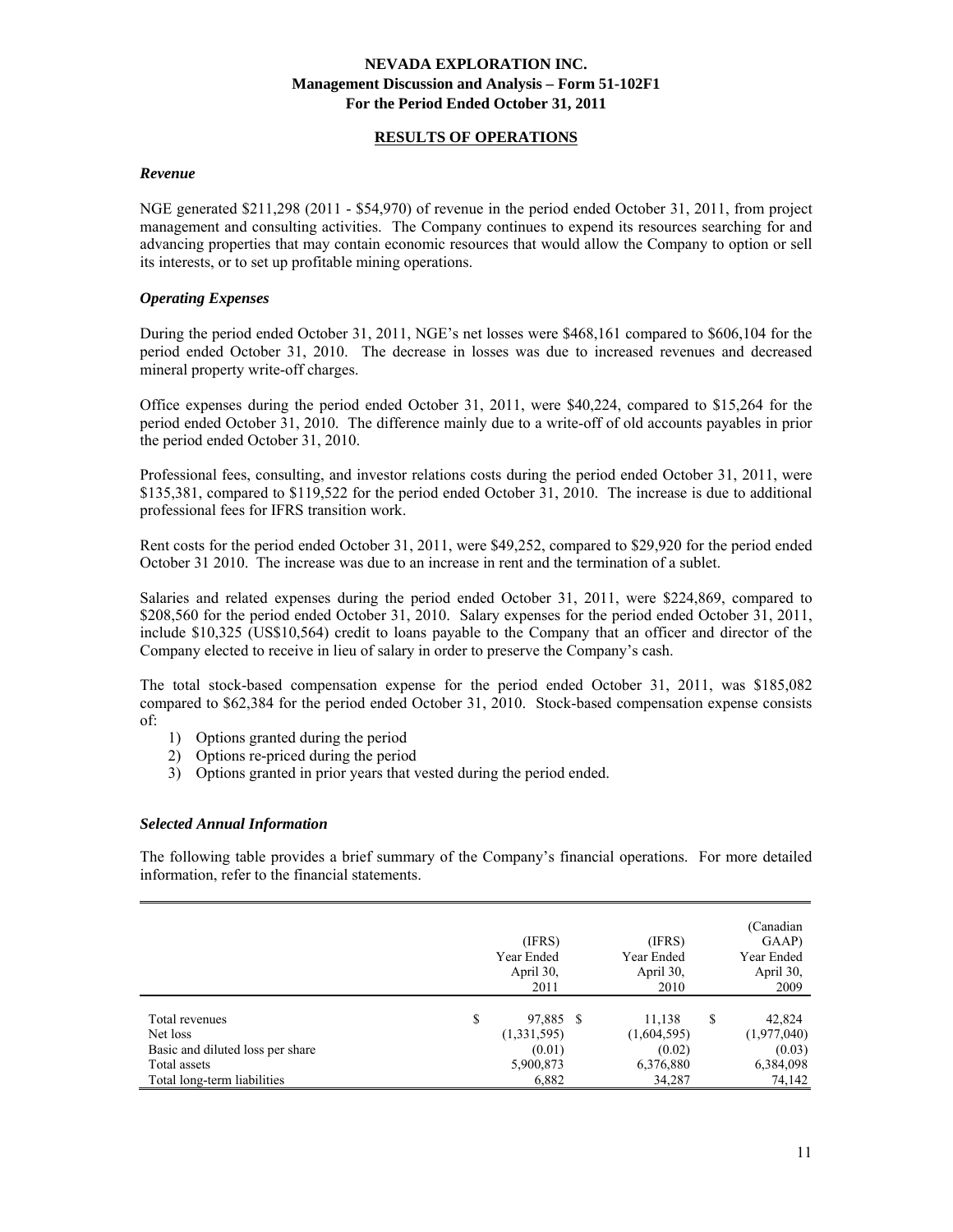*Summary of Quarterly Results* 

|                                                                                                                          | (IFRS)<br>Three Month<br>Period Ended<br>October 31,<br>2011                          |    | (IFRS)<br>Three Month<br>Period Ended<br>July 31,<br>2011                       |    | (IFRS)<br>Three Month<br>Period Ended<br>April 30,<br>2011                    |    | (IFRS)<br>Three Month<br>Period Ended<br>January 31,<br>2011                    |
|--------------------------------------------------------------------------------------------------------------------------|---------------------------------------------------------------------------------------|----|---------------------------------------------------------------------------------|----|-------------------------------------------------------------------------------|----|---------------------------------------------------------------------------------|
| Total assets<br>Resource properties<br>Working capital<br>Shareholders' equity<br>Revenues<br>Net loss<br>Loss per share | \$<br>6,536,335<br>6,041,726<br>41,549<br>6,294,026<br>32,588<br>(423, 485)<br>(0.01) | S  | 6,423,175<br>5,474,320<br>479,031<br>6,152,115<br>178,815<br>(44,676)<br>(0.00) | S  | 5,900,873<br>5,487,184<br>36,108<br>5,743,484<br>9,438<br>(250,066)<br>(0.00) | \$ | 6,317,830<br>5,770,365<br>36,964<br>6,078,956<br>30,811<br>(475, 425)<br>(0.01) |
|                                                                                                                          |                                                                                       |    |                                                                                 |    |                                                                               |    |                                                                                 |
|                                                                                                                          | (IFRS)<br>Three Month<br>Period Ended<br>October 31.<br>2010                          |    | (IFRS)<br>Three Month<br>Period Ended<br>July 31,<br>2010                       |    | (Canadian<br>GAAP)<br>Three Month<br>Period Ended<br>April 30,<br>2010        |    | (Canadian<br>GAAP)<br>Three Month<br>Period Ended<br>January 31,<br>2010        |
| Total assets<br>Resource properties<br>Working capital<br>Shareholders' equity<br>Revenues                               | \$<br>6,492,512<br>5,818,989<br>152,102<br>6,265,922<br>12,508                        | \$ | 6,158,325<br>5,552,692<br>38,806<br>5,939,955<br>45,128                         | \$ | 6,630,162<br>5,970,055<br>59,104<br>6,422,285<br>3,177                        | S  | 6,951,210<br>5,953,970<br>275,053<br>6,740,531<br>121                           |

# **ASSETS & LIABILITIES**

Net loss (260,953) (345,151) (410,375) (440,810) Loss per share (0.00) (0.00) (0.00) (0.01) (0.01) (0.01)

The Company's long term debt as at October 31, 2011, is \$3,290 compared to \$6,882 at April 30, 2010. The long term debt consists of loans for one vehicle and one backhoe.

Deposits for land reclamation also add to the Company's asset base. Deposits as at October 31, 2011 are \$59,563. These deposits (bonds) are required by the U.S Bureau of Land Management (BLM) and US Forest Service (USFS) to ensure that reclamation and clean-up work on NGE's properties will be completed to the satisfaction of the BLM and the USFS. NGE has completed all required BLM reclamation work to date, including dirt-work and seeding, and has to wait for vegetation to regrow before 100% of the bonds will be released. Several roads remain un-reclaimed on USFS lands at NGE's Fletcher Junction property pending a new permit application, while all other reclamation has been completed.

### **LIQUIDITY AND CAPITAL RESOURCES**

#### *Liquidity*

The Company has financed its operations primarily through the issuance of common shares. The Company continues to seek capital through various means including the issuance of equity and/or debt.

The financial statements have been prepared on a going concern basis which assumes that the Company will be able to realize its assets and discharge its liabilities in the normal course of business for the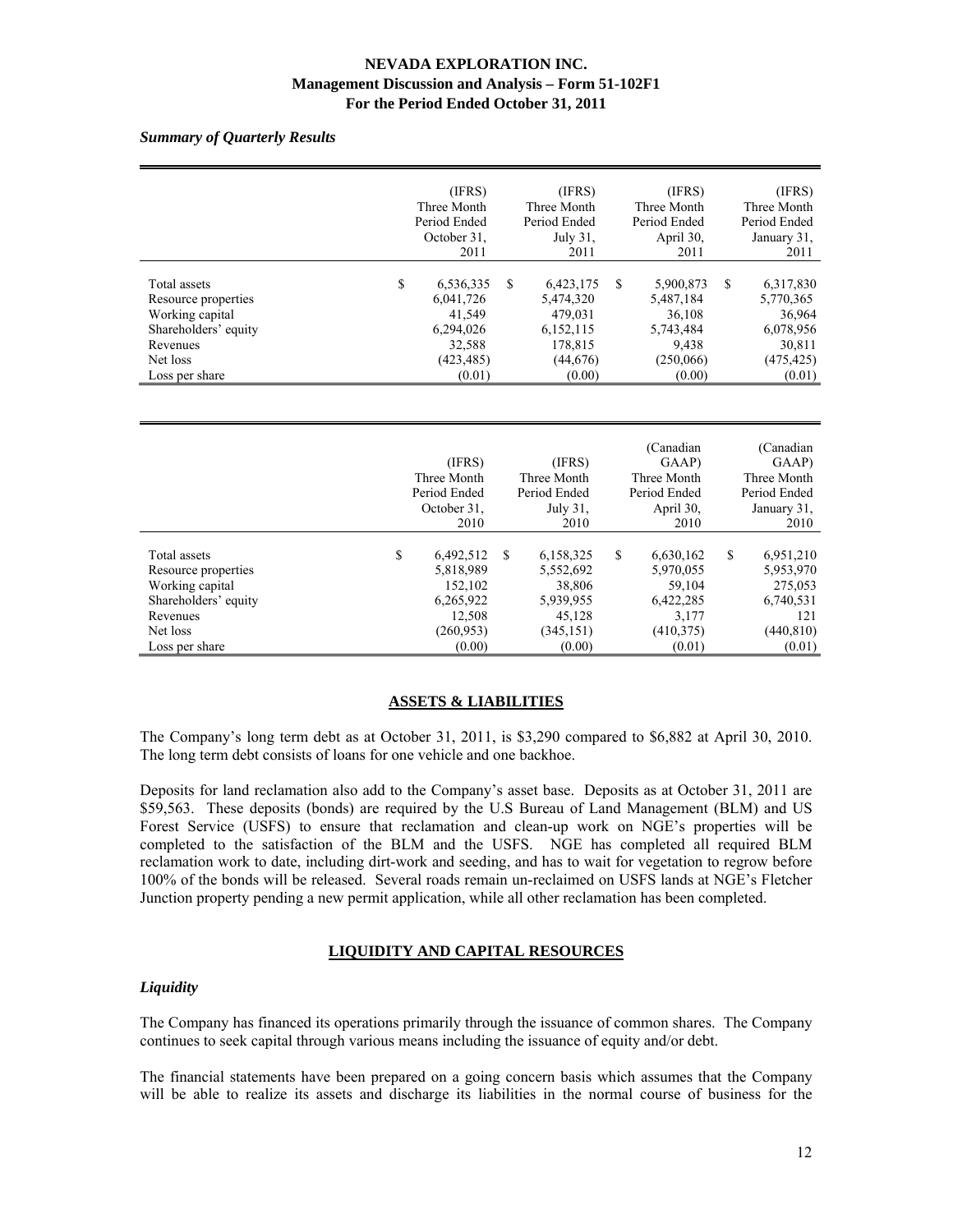foreseeable future. The continuing operations of the Company are dependent upon its ability to continue to raise adequate financing.

Net cash used by operating activities for the period ending October 31, 2011 was \$214,195 compared to \$257,449 used during the period ending October 31, 2010 and consists primarily of the operating loss, stock-based compensation, write-off of mineral properties and changes in non-cash working capital items.

Net cash used by investing activities for the period ending October 31, 2011 was \$274,256 compared to \$189,629 used during the period ending October 31, 2010. The difference is due to increased mineral property expenditures during the period ending October 31, 2011.

Net cash provided by financing activities for the period ending October 31, 2011 was \$518,436 compared to \$610,046 provided during the period ending October 31, 2010. The difference is attributable to increased financings during the period ending October 31, 2010.

### *Capital Resources*

During the period ended October 31, 2011 the Company completed a non-brokered private placement by issuing 7,000,000 Units at a price of \$0.08 per Unit for total gross proceeds of \$560,000. Each unit consists of one common share and one-half of one non-transferable common share purchase warrant. Each whole warrant entitles the holder to purchase one common share at a price of \$0.12 for a period of one year. Fair value allocated in connection to these warrants was \$51,907. In connection with the private placement, the Company:

- a) paid cash share issuance costs of \$28,570; and
- b) issued 288,200 agent warrants with a fair value of \$4,718.

### *Off Balance Sheet Arrangements*

As at October 31, 2011, NGE had no off balance sheet arrangements such as guaranteed contracts, contingent interests in assets transferred to an entity, derivative instrument obligations or any instruments that could trigger financing, market or credit risk to NGE.

### **RELATED PARTY TRANSACTION**

The remuneration of directors and other members of key management personnel during the six month period ended are as follows:

| Paid to:                                                                                                                             | Nature of<br>transactions              |   | October 31.<br>2011        | October 31.<br>2010        |
|--------------------------------------------------------------------------------------------------------------------------------------|----------------------------------------|---|----------------------------|----------------------------|
| the Chief Executive Officer<br>the Chief Operating Officer<br>the VP of Corporate Development<br>a firm of which the Chief Financial | Management<br>Management<br>Management | S | 59,046<br>59,046<br>58,458 | 62,169<br>62,169<br>52,844 |
| Officer is a partner                                                                                                                 | Accounting                             |   | 52,502                     | 33,053                     |
|                                                                                                                                      |                                        |   | 229,052                    | 210,235                    |

The transactions with related parties were in the normal course of operations and were measured at the exchange value, which represented the amount of consideration established and agreed to by the parties.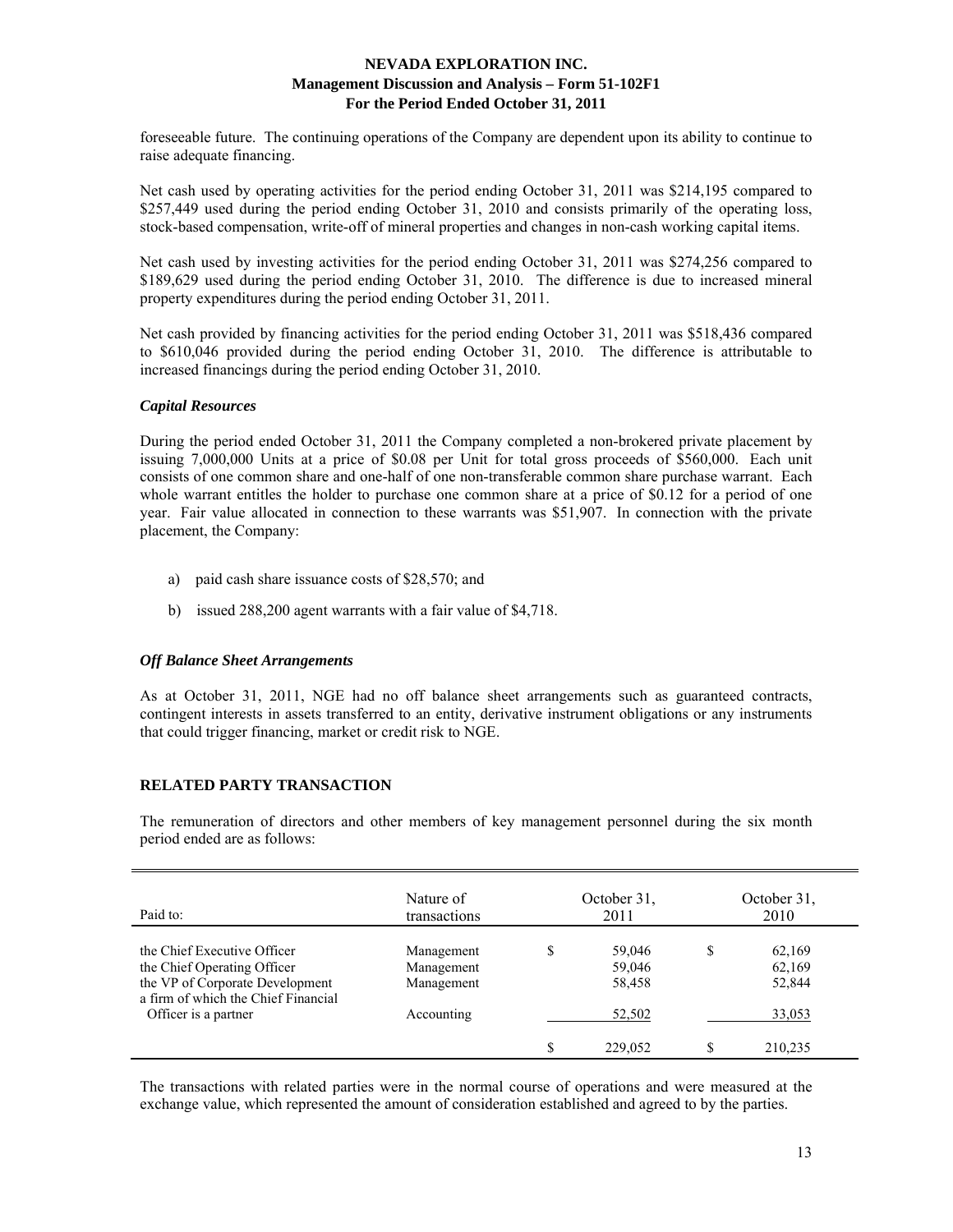The amounts due from (to) related parties are as follows:

|                                                                                                                                                                                                                                                    | <b>Notes</b>                                      |   | October 31.<br>2011               | April 30,<br>2011                          | May $1$ ,<br>2010                         |
|----------------------------------------------------------------------------------------------------------------------------------------------------------------------------------------------------------------------------------------------------|---------------------------------------------------|---|-----------------------------------|--------------------------------------------|-------------------------------------------|
| Loans receivable from the Chief Executive Officer<br>Loans receivable from the Chief Operating Officer<br>A firm of which the Chief Financial Officer is a partner<br>Due to the Chief Operating Officer<br>Due to the VP of Corporate Development | $\perp$<br>$^{(1)}$<br>$\ast$<br>$\ast$<br>$\ast$ | S | (51,808)<br>(24,040)<br>(30, 952) | 10,101<br>(15,000)<br>(37,794)<br>(49,770) | 82,927<br>13,150<br>(28, 860)<br>(20,261) |
|                                                                                                                                                                                                                                                    |                                                   |   | 106,800)                          | (92, 463)                                  | 49.956                                    |

(1) Loan receivable is guaranteed by Nil (April 30, 2011 – 1,350,000; May 1, 2011 – 2,100,000) common shares of the Company that are currently being held in trust. Since issuance of the loans receivable, the Company has accrued interest of approximately \$30,300 (April 30, 2011 - \$30,300; May 1, 2011 - \$25,500), \$Nil of which was accrued during the period ended October 31, 2011.

\* Included in accounts payable

### **DISCLOSURE OF OUTSTANDING SHARE DATA**

During the period ended October 31, 2011, the Company:

- i) granted 2,250,000 stock options resulting in stock-based compensation of \$160,925.
- ii) granted 250,000 stock options to Ubika Corporation for investor relations services resulting in stock-based compensation of \$17,363. \$8,195 was recorded during the period ended October 31, 2011; the remainder will be recorded in future periods to match the vesting terms.
- iii) re-priced the exercise price of \$2,450,000 options resulting in an incremental fair value of \$14,141. The original exercise prices were \$0.15 to \$0.17.
- iv) recorded stock-based compensation expense of \$1,821 for options vested.

As at December 14, 2011, the Company has 107,532,851 common shares issued and outstanding and has the following stock options and warrants outstanding:

|                      | Number     | Exercise   |                    |  |
|----------------------|------------|------------|--------------------|--|
|                      | of Options | Price      | <b>Expiry Date</b> |  |
|                      |            |            |                    |  |
| <b>Stock options</b> | 400,000    | \$<br>0.10 | March 9, 2012      |  |
|                      | 500,000    | 0.60       | April 23, 2012     |  |
|                      | 150,000    | 0.95       | June 8, 2012       |  |
|                      | 150,000    | 1.00       | June 11, 2012      |  |
|                      | 550,000    | 0.10       | March 4, 2013      |  |
|                      | 200,000    | 0.15       | June 10, 2013      |  |
|                      | 250,000    | 0.16       | September 30, 2014 |  |
|                      | 900,000    | 0.10       | September 30, 2014 |  |
|                      | 600,000    | 0.10       | November 17, 2014  |  |
|                      | 3,100,000  | 0.10       | December 31, 2015  |  |
|                      | 2,500,000  | 0.10       | August 9, 2016     |  |
|                      |            |            |                    |  |
|                      | 9,300,000  |            |                    |  |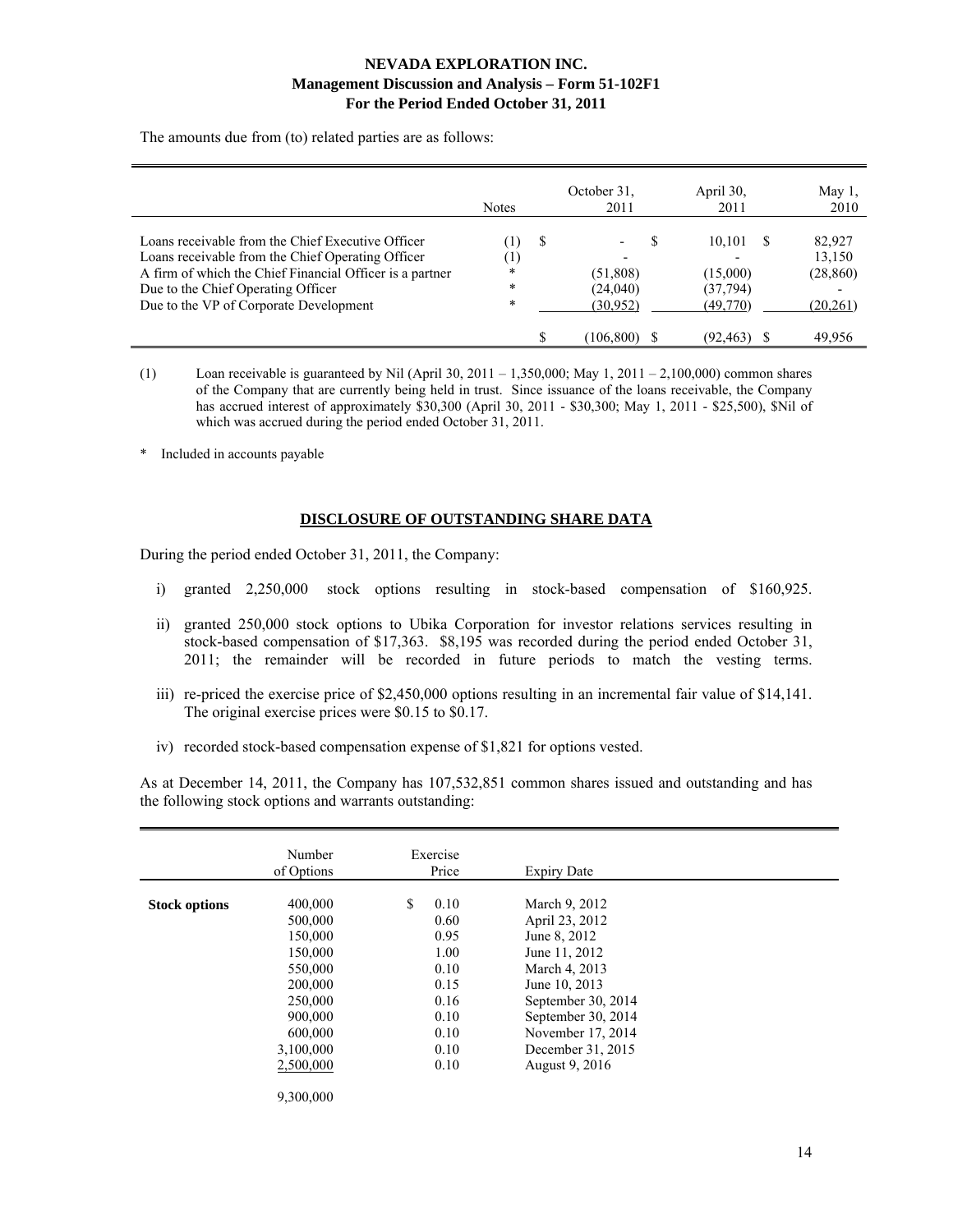| Warrants | 1,824,500 | 0.12 | March 22, 2012 |
|----------|-----------|------|----------------|
|          | 2,516,000 | 0.12 | July 30, 2012  |
|          | 1,272,200 | 0.12 | August 4, 2012 |
|          | 5,612,700 |      |                |

### **FINANCIAL INSTRUMENTS AND OTHER INSTRUMENTS**

#### *Risk Management Policies*

The Company is exposed to risk due to the nature of its financial instruments. Risk management is the responsibility of management and the Company did not use derivative instruments.

#### *Fair Value*

Financial instruments measured at fair value are classified into one of three levels in the fair value hierarchy according to the relative reliability of the inputs used to estimate the fair values. The three levels of the fair value hierarchy are:

Level 1 – Unadjusted quoted prices in active markets for identical assets or liabilities;

- Level 2 Inputs other than quoted prices that are observable for the asset or liability either directly or indirectly; and
- Level 3 Inputs that are not based on observable market data.

The carrying value of cash, amounts receivable and accounts payable and accrued liabilities approximated their fair value because of the short-term nature of these instruments.

Financial instruments measured at fair value on the balance sheet are summarized in levels of fair value hierarchy as follows:

|        | <b>October 31, 2011</b> |            |                          |                          |  |
|--------|-------------------------|------------|--------------------------|--------------------------|--|
| Assets |                         | Level 1    | Level 2                  | Level 3                  |  |
| Cash   |                         | 189,756 \$ | $\overline{\phantom{0}}$ | $\overline{\phantom{0}}$ |  |

### **Financial risk factors**

The Company's risk exposures and the impact on the Company's financial instruments are summarized below:

#### *Credit risk*

Credit risk is the risk of loss associated with a counterparty's inability to fulfill its payment obligations. The Company's credit risk is primarily attributable to cash. Management believes that the credit risk concentration with respect to cash is remote as it maintains accounts with highly-rated financial institutions.

#### *Liquidity risk*

Liquidity risk is the risk that the Company will not be able to meet its financial obligations as they fall due. The Company manages liquidity risk through the management of its capital structure and financial leverage, as outlined in above ("Capital Management"). It also manages liquidity risk by continuously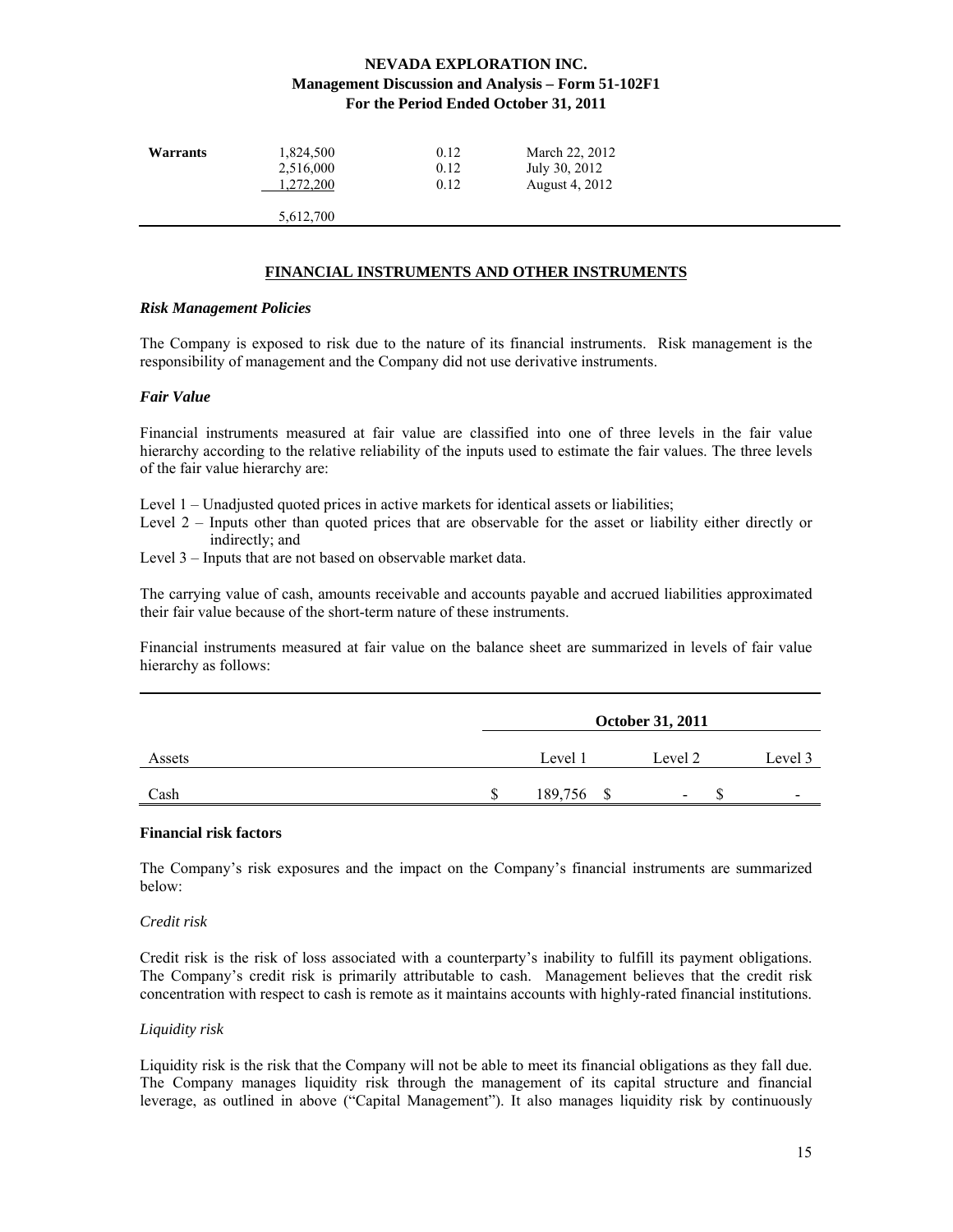monitoring actual and projected cash flows. The Board of Directors reviews and approves the Company's operating and capital budgets, as well as any material transactions out of the normal course of business.

As at October 31, 2011, the Company had a cash balance of \$189,756 (April 30, 2011 - \$151,145; May 1, 2010 - \$55,253) to settle current liabilities of \$239,019 (April 30, 2011 - \$150,507; May 1, 2010 - \$173,590) as a result of the limited cash the Company is exposed to liquidity risk and is reliant on the Company's ability to complete an equity financing.

#### *Foreign country risk*

Country risk is the risk associated with changes in the business environment that could affect the profits or the value of the assets in a specific country. The Company's exploration activities are located in the United States, and while it does not foresee country risk as being problematic, the country risk is out of the control of the Company.

### *Market risk*

Market risk is the risk of loss that may arise from changes in market factors such as interest rates, foreign exchange rates, and commodity and equity prices.

(a) Interest rate risk

 The Company is exposed to interest rate risk to the extent that the cash maintained at the financial institutions is subject to floating rate of interest. The interest rate risks on cash and on the Company's obligations are not considered significant.

(b) Price risk

 The Company is exposed to price risk with respect to commodity and equity prices. Equity price risk is defined as the potential adverse impact on the Company's earnings due to movements in individual equity prices or general movements in the level of the stock market. Commodity price risk is defined as the potential adverse impact on earnings and economic value due to commodity price movements and volatilities. The Company closely monitors commodity prices of oil, individual equity movements, and the stock market to determine the appropriate course of action to be taken by the Company.

(c) Foreign currency risk

 The Company is exposed to financial risk arising from fluctuations in foreign exchange rates and the degree of volatility of these rates. A significant portion of the Company's expenses is denominated in US dollars. Consequently, certain assets, liabilities and operating expenses are exposed to currency fluctuations. The Company does not use derivative instruments to reduce its exposure to foreign currency risk.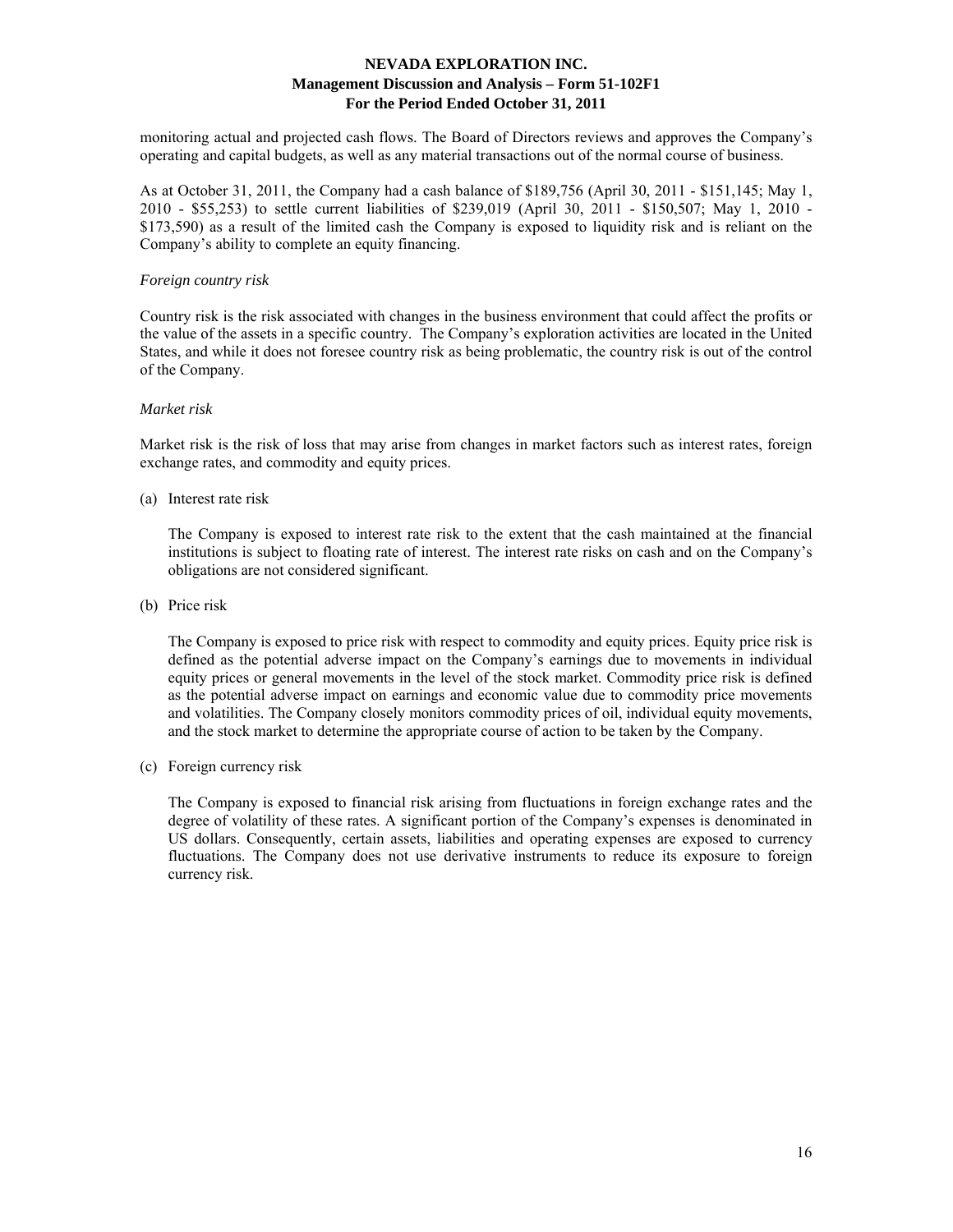At October 31, 2011, the Company is exposed to currency risk through the following assets and liabilities denominated in US dollars:

|                                          | <b>CDN</b>      |   | US        |
|------------------------------------------|-----------------|---|-----------|
| Cash                                     | \$<br>80,392    | S | 80,628    |
| Accounts receivable                      | 56,721          |   | 56,909    |
| Loans receivable                         | 8.915           |   | 8,945     |
| Prepaid expenses and other               | 15,427          |   | 15,478    |
| Deposits and bonds                       | 59,563          |   | 59,670    |
| Equipment                                | 142,978         |   | 143,451   |
| Exploration and evaluation assets        | 6,041,726       |   | 6,061,730 |
| Accounts payable and accrued liabilities | (138, 630)      |   | (139,089) |
| Long term debt                           | (20, 650)       |   | (20, 718) |
|                                          | \$<br>6,246,412 |   | 6,267,094 |

#### *Net exposure*

Based on the above net exposures as at October 31, 2011, and assuming all other variables remain constant, a 1% change in the value of the US dollar against the Canadian dollar would result in an increase/decrease of \$62,464 in the loss from operations.

## **CAPITAL DISCLOSURES**

The Company's objectives when managing capital are: to safeguard its ability to continue as a going concern; and to have sufficient capital to be able to fund the exploration and development of its mineral properties and acquisition of other mineral resources, for the benefit of its shareholders.

The Company is dependent on equity funding and when necessary, raises capital through the issuance of equity instruments, primarily comprised of common shares and incentive stock options. In the management of capital, the Company includes the components of shareholders' equity as well as cash.

The Company prepares annual estimates of exploration expenditures and monitors actual expenditures compared to the estimates to ensure that there is sufficient capital on hand to meet ongoing obligations. The Company's investment policy is to invest its cash in highly liquid short-term deposits with terms of one year or less and which can be liquidated after thirty days without interest penalty. The Company currently has insufficient capital to fund its exploration programs and is reliant on completing an equity financing to fund further exploration. The Company is not subject to any externally imposed capital requirements.

There have been no changes in the Company's approach to capital management from 2011.

### *Financial liabilities*

Accounts payable and accrued liabilities, and amounts due to related parties are classified as financial liabilities and are measured at face value. Management has determined that the face value of financial liabilities approximates fair value due to the expected short-term maturity of the debts.

The Company's financial liabilities primarily constitute trade payables owing to both arms' length and related parties, and loans payable. These are unsecured and, excepting normal trade credit terms, are due on demand.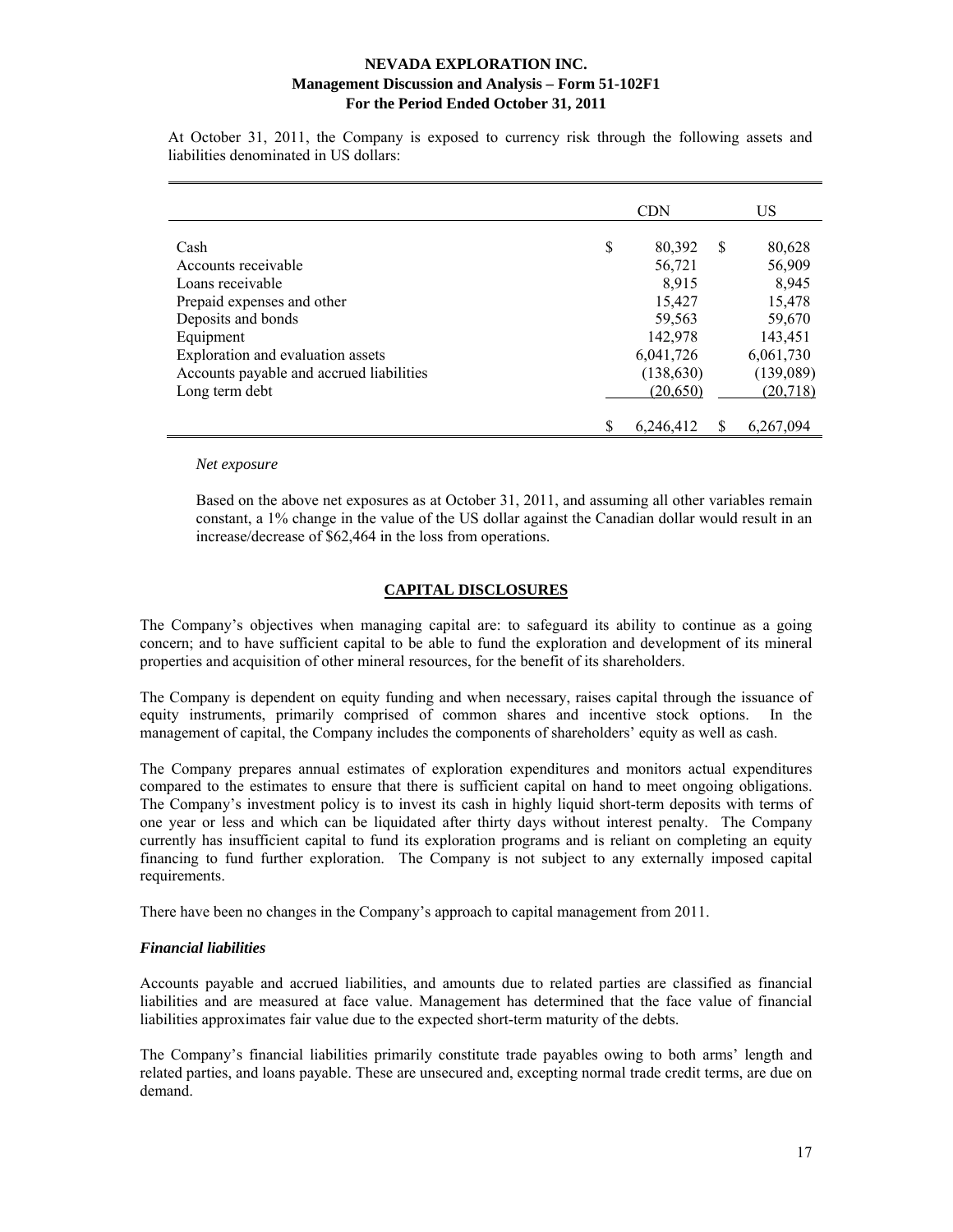The Company believes the fair value of its financial liabilities approximate their carrying values primarily due to their short-term nature. There are no quoted market prices from active markets for any of the financial liabilities held by the Company and thus fair values were assessed using valuation techniques consistent with generally accepted accounting principles. As the Company does not generate revenue, it intends to reduce its financial liabilities by re-financing through additional share issuances.

#### **RISKS AND UNCERTAINTIES**

In conducting its business of mineral exploration, NGE is subject wide variety of known and unknown risks, uncertainties and other factors which may affect the results, performance or achievement of the Company. Such risks and factors include, among others: risks related to the actual results of current and future exploration activities; future prices for gold, silver, and other commodities; environmental risks and hazards; the Company's lack of substantial revenue; the Company's ongoing need to raise money through equity financings; increases to operating, labour, and supply costs; and changes to government regulation, taxes, and fees. Although the Company attempts to identify and plan for these important factors that could affect results materially, the Company cautions the reader that the above list of risk factors is not exhaustive there may be other factors that cause results to differ from anticipated, estimated, or intended results.

Ultimately, there can be no guarantee that the Company will be successful in making an economic mineral discovery.

#### **LIST OF DIRECTORS AND OFFICERS**

Wade A. Hodges, President, CEO and Director Cyrus Driver, CFO and Director Kenneth Tullar, Director Jennifer Boyle, Director John Ryan, Director James Buskard, Vice President Corporate Development David Carbonaro, Corporate Secretary

#### **CHANGE IN ACCOUNTING POLICIES**

These unaudited condensed consolidated interim financial statements, including comparatives have been prepared using accounting policies consistent with International Financial Reporting Standards ("IFRS") and in accordance with International Accounting Standard ("IAS") 34 *Interim Financial Reporting.* The condensed consolidated financial statements have been prepared on a historical cost basis, except for financial instruments classified as financial instruments at fair value through profit and loss, which are stated at their fair value. In addition, these financial statements have been prepared using the accrual basis of accounting except for cash flow information.

The condensed consolidated interim financial statements are presented in Canadian dollars, which is the functional currency of the parent company, unless otherwise noted. These are the Company's second IFRS condensed consolidated interim financial statements for part of the period covered by the first IFRS consolidated annual financial statements to be presented in accordance with IFRS for the year ended April 30, 2012. Previously the Company prepared its consolidated annual and consolidated interim financial statements in accordance with Canadian Generally Accepted Accounting Principles ("Canadian GAAP").

The preparation of these condensed consolidated interim financial statements resulted in changes to the accounting policies as compared with the most recent annual financial statements prepared under Canadian Generally Accepted Accounting Principles ("GAAP"). The accounting policies set out below have been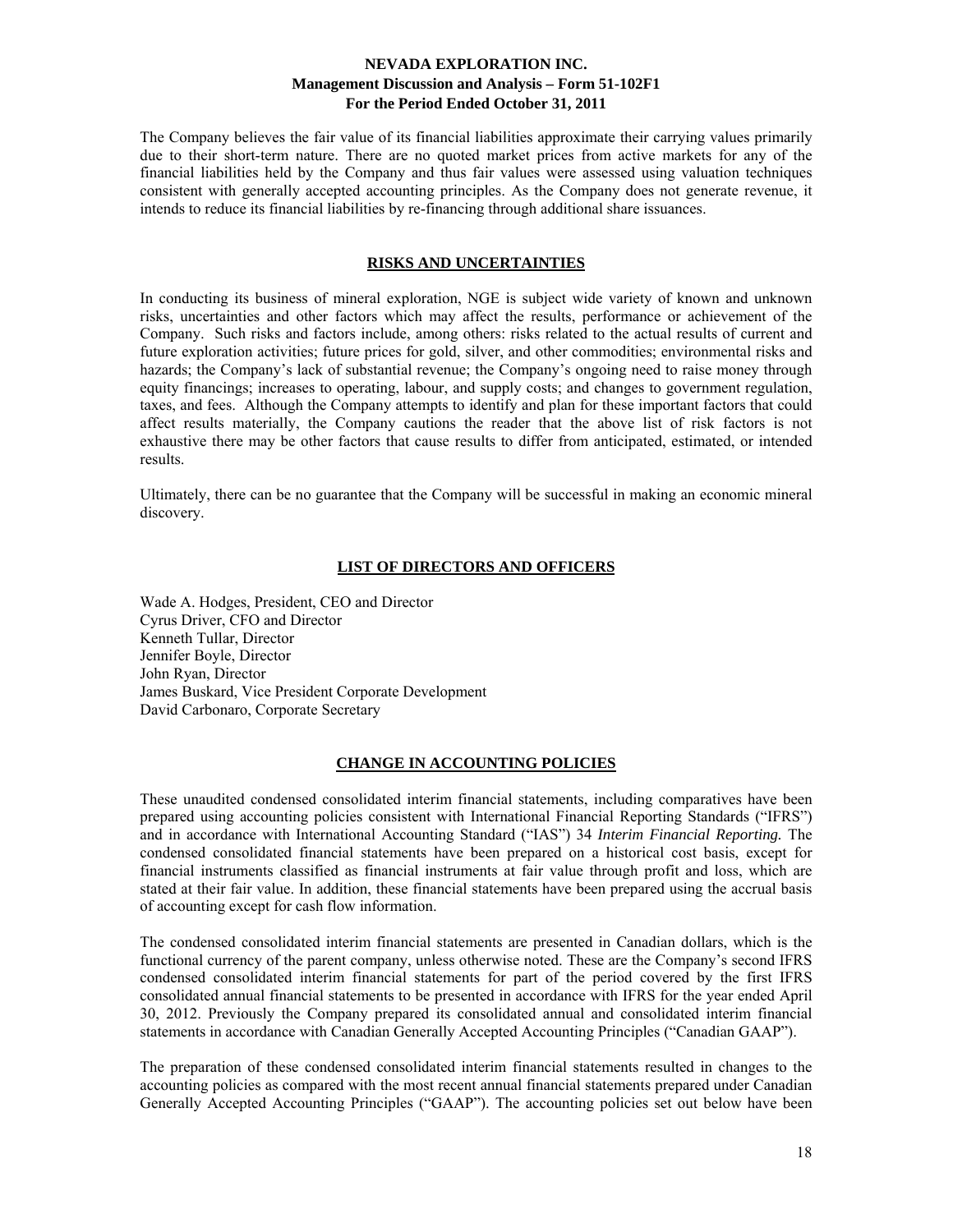applied consistently to all periods presented in these condensed consolidated interim financial statements. They also have been applied in preparing an opening IFRS balance sheet at May 1, 2010 for the purposes of the transition to IFRS, as required by IFRS 1, First Time Adoption of International Financial Reporting Standards (IFRS 1). The impact of the transition from GAAP to IFRS is explained in the financial statements Note 17.

The preparation of these condensed consolidated interim financial statements requires management to make certain estimates, judgments and assumptions that affect the reported amounts of assets and liabilities at the date of the financial statements and the reported expenses during the period. Actual results could differ from these estimates.

Significant assumptions about the future and other sources of estimation uncertainty that management has made at the end of the reporting period, that could result in a material adjustment to the carrying amounts of assets and liabilities in the event that actual results differ from assumptions made, relate to, but are not limited to, the following:

- i) The recoverability of receivables which are included in the condensed consolidated interim statements of financial position;
- ii) The carrying value and the recoverability of mineral properties, which are included in the condensed consolidated interim statements of financial position;
- iii) The inputs used in accounting for stock-based compensation expense included in profit and loss
- iv) The estimated lives of fixed assets and the related amortization.

### **GOING CONCERN OF OPERATIONS**

These condensed consolidated financial statements are prepared on a going concern basis which assumes that the Company will be able to realize its assets and discharge its liabilities in the normal course of business for the foreseeable future. As at October 31, 2011 the Company has had significant losses. The Company has financed its operations primarily through the issuance of common shares, loans proceeds and advances from related parties. The Company continues to seek capital through various means including the issuance of equity and/or debt. These circumstances lend significant doubt as to the ability of the Company to meet its obligations as they come due, and accordingly, the appropriateness of the use of accounting principles applicable to a going concern.

#### *New standards not yet adopted*

IFRS 9, *Financial Instruments*, which covers the classification and measurement of financial assets as part of its project to replace IAS 39, "Financial Instruments: Recognition and Measurement." In October 2010, the requirements for classifying and measuring financial liabilities were added to IFRS 9. Under this guidance, entities have the option to recognize financial liabilities at fair value through earnings. If this option is elected, entitles would be required to reverse the portion of the fair value change due to own credit risk out of earnings and recognize the change in other comprehensive income. IFRS 9 is effective for the Company on January 1, 2013. Early adoption is permitted and the standard is required to be applied retrospectively. There will be no significant impact on the Company upon implementation of the issued standard.

IFRS 12, *Disclosure of Interests in Other Entities*, effective for the Company`s annual reporting period beginning January 1, 2013. This new standard provides the disclosure requirements for all forms of interests in other entities, including subsidiaries, joint arrangements, associates and consolidated structured entities.

IFRS 13, *Fair Value Measurement*, effective for the Company`s annual reporting period beginning January 1, 2013. This standard defines fair value and sets out in a single IFRS a framework for measuring fair value and requires disclosures about fair value measurements. The standard does not determine when an asset, a